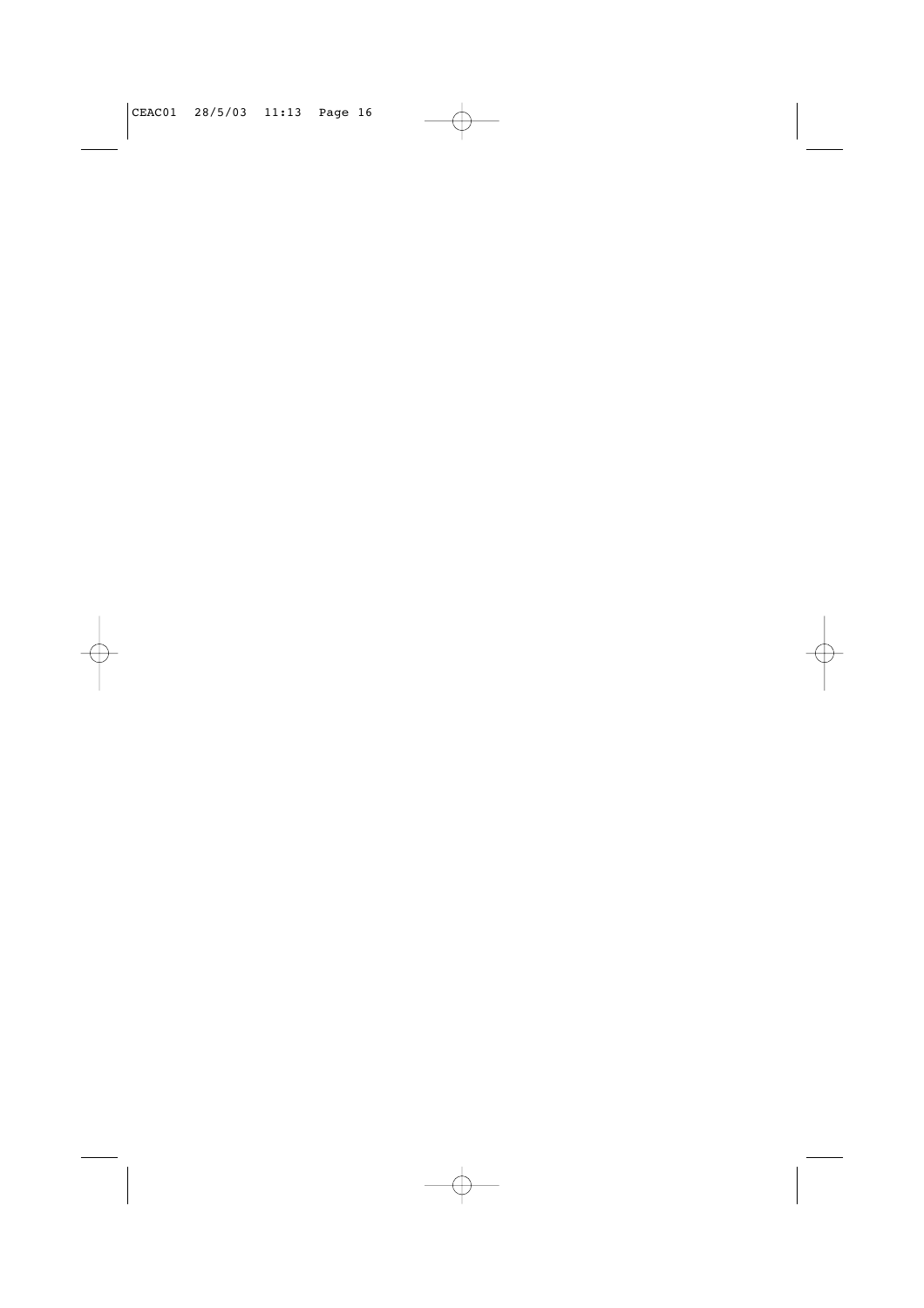# Editors' Introduction

In the 1940s and early 1950s, the field of study that is now called "computer ethics" was given a solid foundation by Professor Norbert Wiener of MIT. Unhappily, Professor Wiener's works in computer ethics were essentially ignored for decades by other thinkers. In the 1970s and 1980s computer ethics was recreated and redefined by thinkers who did not realize that Wiener had already done so much work in the field. Today, more than 50 years after Wiener created computer ethics, some thinkers are still attempting to define the nature and boundaries of the subject. Let us briefly consider five different definitions that have been developed since the 1970s.

## Maner's Definition

The name "computer ethics" was not commonly used until the mid-1970s when Walter Maner began to use it. He defined this field of study as one that examines "ethical problems aggravated, transformed or created by computer technology." Some old ethical problems, he said, were made worse by computers, while others came into existence because of computer technology. He suggested that we should use traditional ethical theories of philosophers, such as the *utilitarian* ethics of the English philosophers Jeremy Bentham and John Stuart Mill, or the *rationalist* ethics of the German philosopher Immanuel Kant.

### Johnson's Definition

In her book, *Computer Ethics* (1985), Deborah Johnson said that computer ethics studies the way in which computers "pose new versions of standard moral problems and moral dilemmas, exacerbating the old problems, and forcing us to apply ordinary moral norms in uncharted realms." Like Maner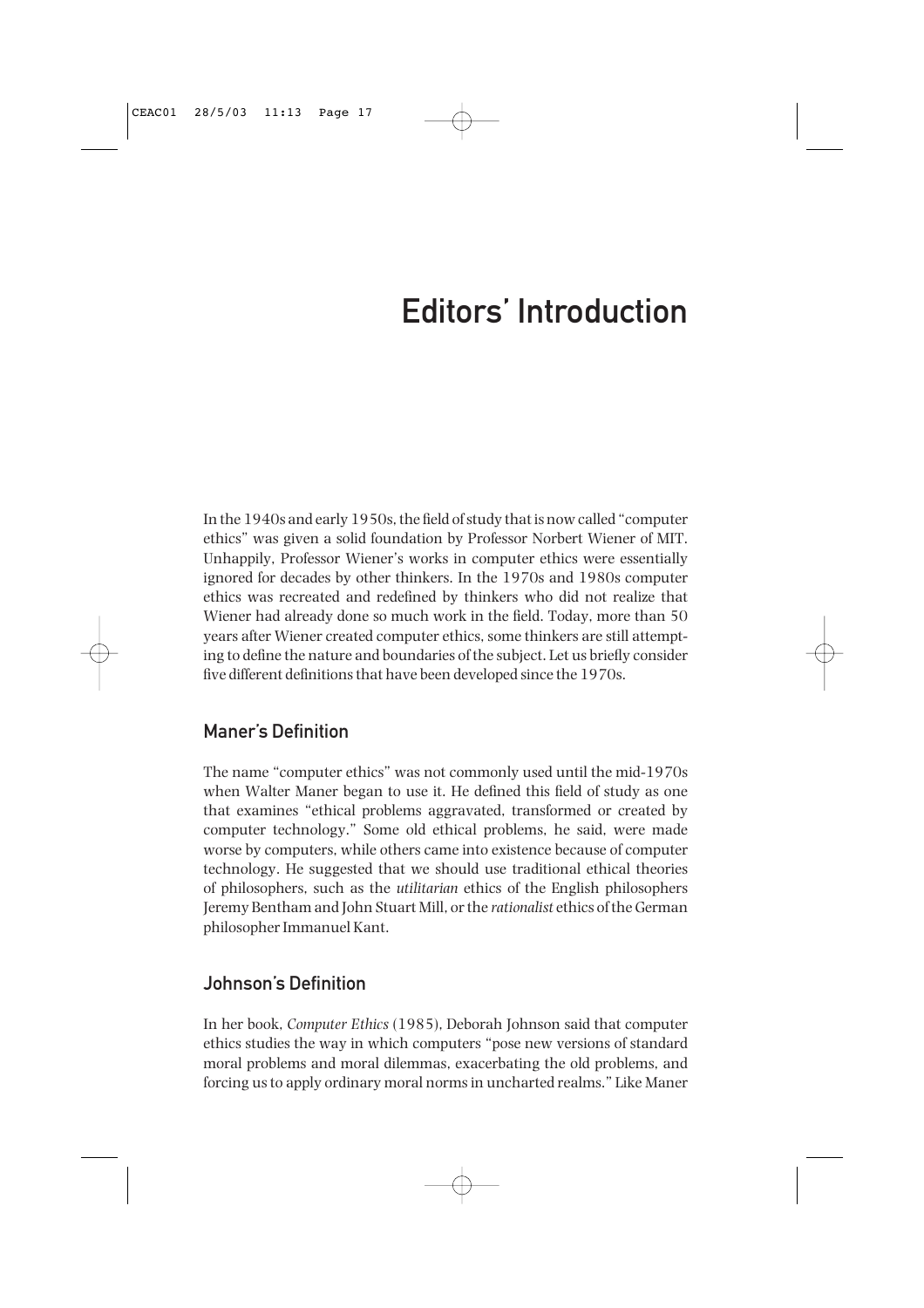before her, Johnson adopted the "applied philosophy" approach of using procedures and concepts from utilitarianism and Kantianism. But, unlike Maner, she did not believe that computers create wholly new moral problems. Rather, she thought that computers gave a "new twist" to ethical questions that were already well known.

## Moor's Definition

In his influential article "What Is Computer Ethics?" (1985), James Moor provided a definition of computer ethics that is much broader and more wide-ranging than those of Maner or Johnson. It is independent of any specific philosopher's theory; and it is compatible with a wide variety of approaches to ethical problem-solving. Since 1985, Moor's definition has been the most influential one. He defined computer ethics as a field concerned with "policy vacuums" and "conceptual muddles" regarding the social and ethical use of information technology:

A typical problem in Computer Ethics arises because there is a policy vacuum about how computer technology should be used. Computers provide us with new capabilities and these in turn give us new choices for action. Often, either no policies for conduct in these situations exist or existing policies seem inadequate. A central task of Computer Ethics is to determine what we should do in such cases, that is, formulate policies to guide our actions. . . . One difficulty is that along with a policy vacuum there is often a conceptual vacuum. Although a problem in Computer Ethics may seem clear initially, a little reflection reveals a conceptual muddle. What is needed in such cases is an analysis that provides a coherent conceptual framework within which to formulate a policy for action. (Moor 1985, p. 266)

Moor said that computer technology is genuinely revolutionary because it is "logically malleable":

Computers are logically malleable in that they can be shaped and molded to do any activity that can be characterized in terms of inputs, outputs and connecting logical operations. . . . Because logic applies everywhere, the potential applications of computer technology appear limitless. The computer is the nearest thing we have to a universal tool. Indeed, the limits of computers are largely the limits of our own creativity. (Ibid.)

According to Moor, the computer revolution will occur in two stages. The first stage is that of "technological introduction" in which computer technology is developed and refined. This already occurred during the first 40 years after the Second World War. The second stage – one that the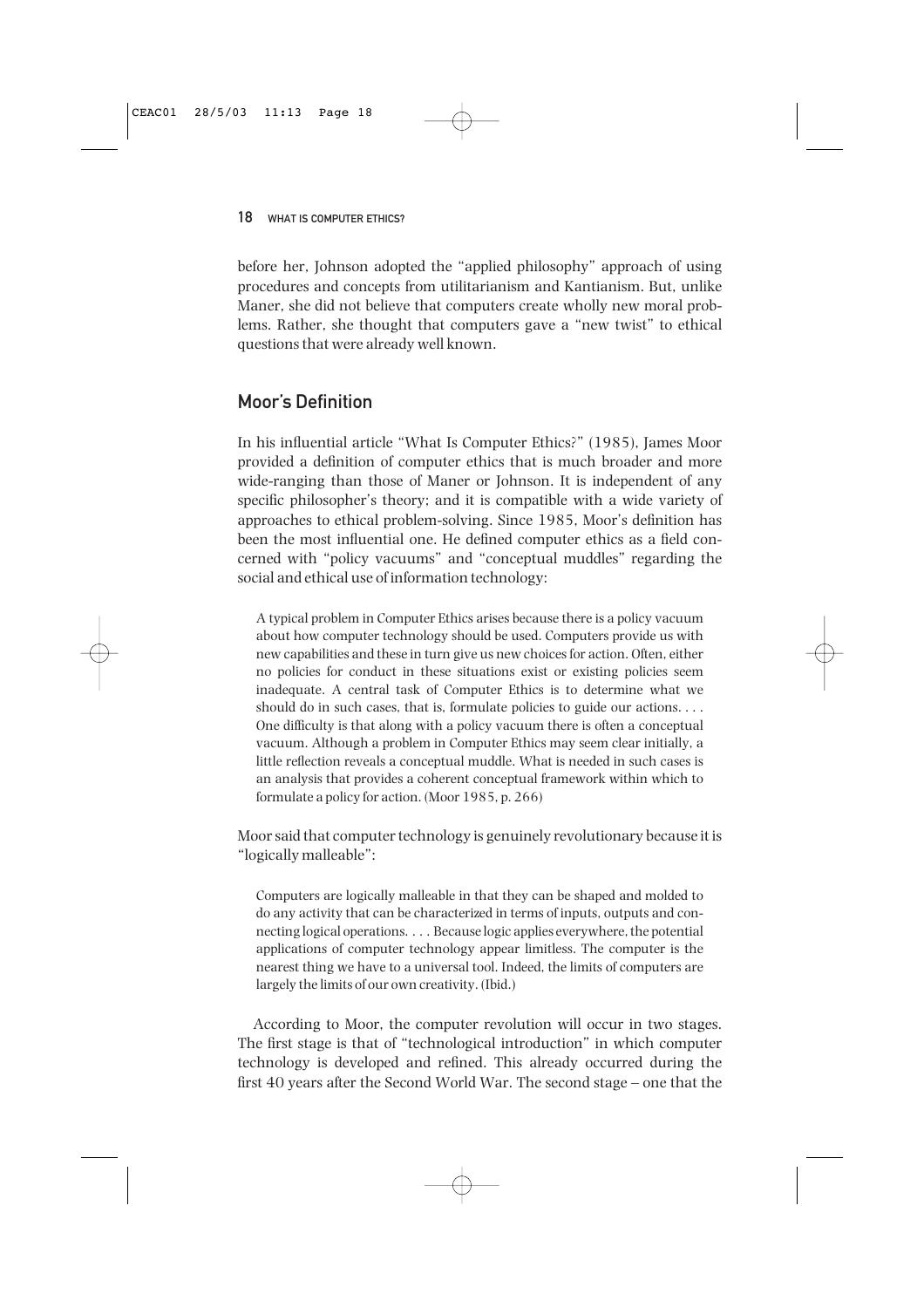industrialized world has only recently entered – is that of "technological permeation" in which technology gets integrated into everyday human activities and into social institutions, changing the very meaning of fundamental concepts, such as "money," "education," "work," and "fair elections."

Moor's way of defining computer ethics is very powerful and suggestive. It is broad enough to be compatible with a wide range of philosophical theories and methodologies, and it is rooted in a perceptive understanding of how technological revolutions proceed.

## Bynum's Definition

In 1989 Terrell Ward Bynum developed another broad definition of computer ethics following a suggestion in Moor's 1985 paper. According to this view, computer ethics *identifies and analyzes the impacts of information technology on such social and human values as health, wealth, work, opportunity, freedom, democracy, knowledge, privacy, security, self-fulfillment, etc.* This very broad view of computer ethics employs applied ethics, sociology of computing, technology assessment, computer law, and related fields. It employs concepts, theories, and methodologies from these and other relevant disciplines. This conception of computer ethics is motivated by the belief that – eventually – information technology will profoundly affect everything that human beings hold dear.

## Gotterbarn's Definition

In the 1990s, Donald Gotterbarn became a strong advocate for a different approach to computer ethics. From his perspective, computer ethics should be viewed as a branch of *professional ethics*, concerned primarily with standards of good practice and codes of conduct for computing professionals:

There is little attention paid to the domain of professional ethics – the values that guide the day-to-day activities of computing professionals in their role as professionals. By computing professional I mean anyone involved in the design and development of computer artifacts. . . . The ethical decisions made during the development of these artifacts have a direct relationship to many of the issues discussed under the broader concept of computer ethics. (Gotterbarn 1991, p. 26)

With this "professional ethics" approach to computer ethics, Gotterbarn co-authored the 1992 version of the ACM Code of Ethics and Professional Conduct and led a team of scholars in the development of the 1999 ACM/ IEEE Software Engineering Code of Ethics and Professional Practice. (Both of these codes of ethics are included in this book in Part III.)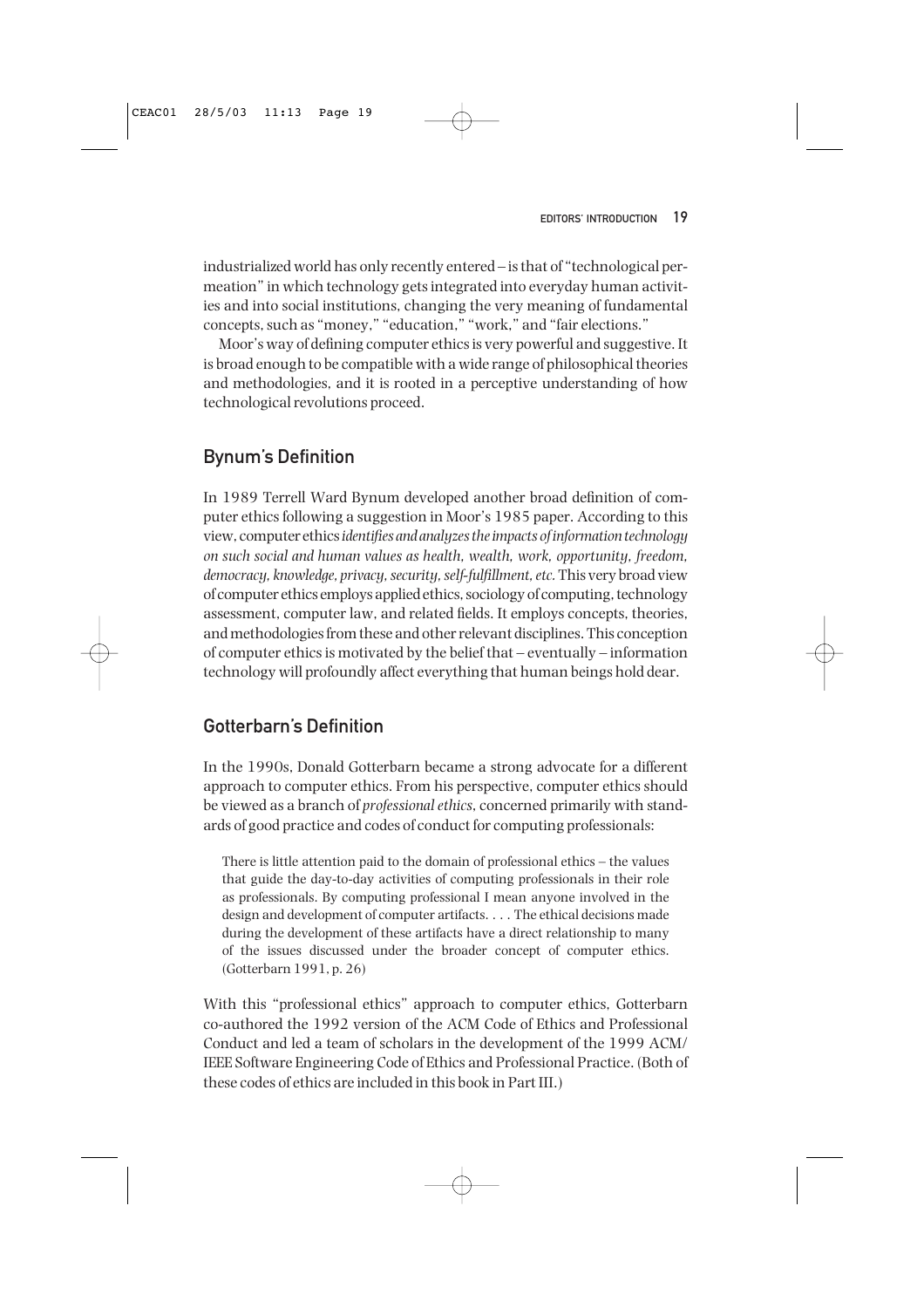Each of these definitions of computer ethics has influenced this textbook to some extent. Part I makes special use of the ideas of Moor and Maner; later parts of the book bring in other ideas as well.

#### References

- Gotterbarn, D. (1991). "Computer Ethics: Responsibility Regained." *National Forum: The Phi Beta Kappa Journal*, 71: 26–31.
- Johnson, D. G. (1985). *Computer Ethics*. Prentice-Hall (2nd edn 1994; 3rd edn 2001).
- Maner, W. (1980). *Starter Kit in Computer Ethics.* Helvetia Press (published in cooperation with the National Information and Resource Center for Teaching Philosophy). (Originally self-published by Maner in 1978.)
- Moor, J. H. (1985). "What Is Computer Ethics?" In T. W. Bynum (ed.), *Computers and Ethics.* Blackwell, pp. 266–75. (Published as the October 1985 issue of *Metaphilosophy*.)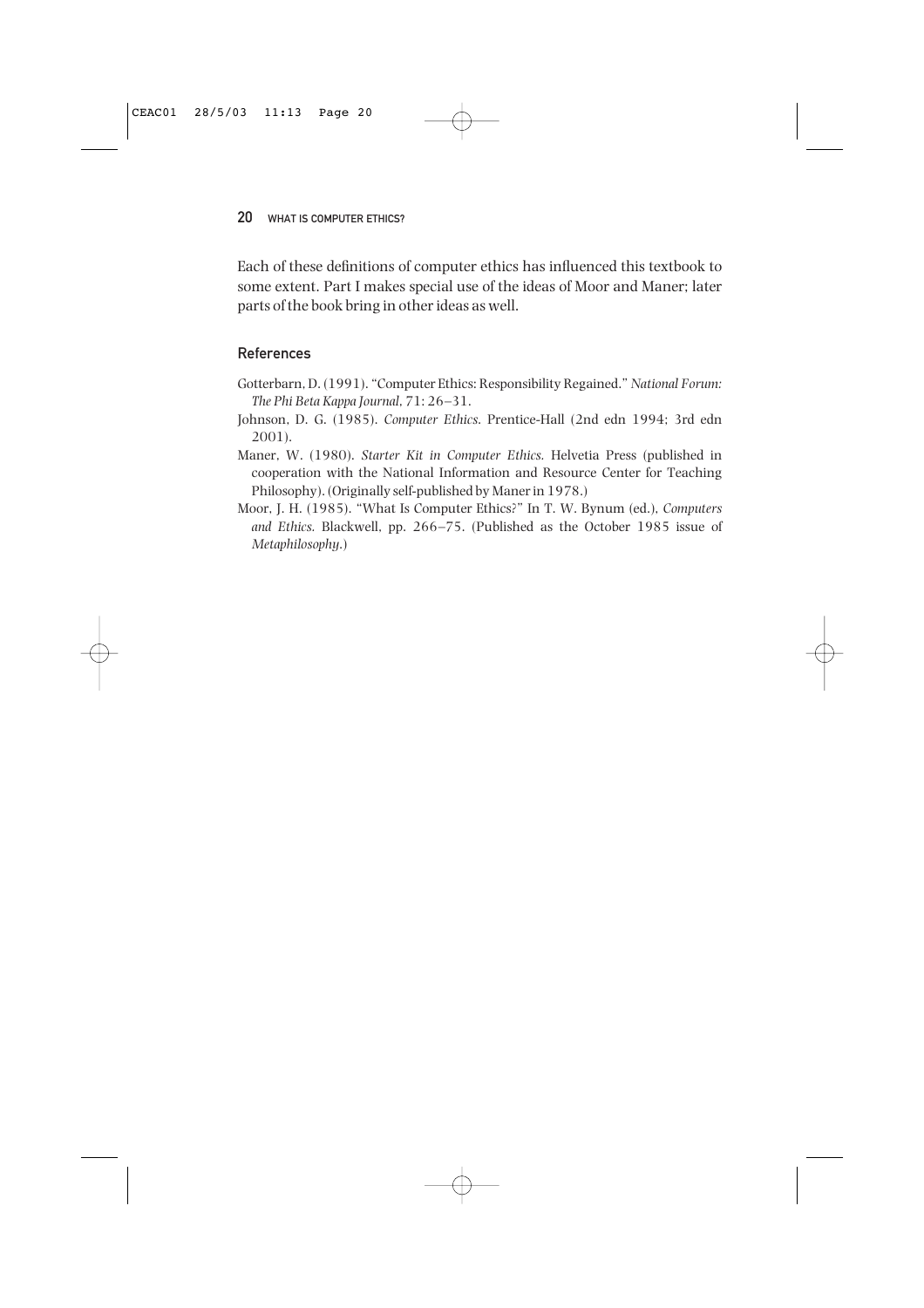## CHAPTER 1

# Reason, Relativity, and Responsibility in Computer Ethics

*James H. Moor*

## Searching for Ethics in the Global Village

As computing becomes more prevalent, computer ethics becomes more difficult and more important. As Terry Bynum and Simon Rogerson put it,

We are entering a generation marked by globalization and ubiquitous computing. The second generation of computer ethics, therefore, must be an era of "global information ethics." The stakes are much higher, and consequently considerations and applications of Information Ethics must be broader, more profound and above all effective in helping to realize a democratic and empowering technology rather than an enslaving or debilitating one. (1996, p. 135)

I heartily concur with the concern that Bynum and Rogerson express about the global impact of computing. The number and kinds of applications of computing increase dramatically each year and the impact of computing is felt around the planet. The ubiquitous use of electronic mail, electronic funds transfer, reservations systems, the World Wide Web, etc. places millions of the inhabitants of the planet in a global electronic village. Communication and actions at a distance have never been easier. We are definitely in a computer revolution. We are beyond the introduction stage of the revolution in which computers are curiosities of limited power used only by a few. Now, entire populations of developed countries are in the permeation stage of the revolution in which computers are rapidly moving into every aspect of daily life.

James H. Moor, "Reason, Relativity, and Responsibility in Computer Ethics." This chapter was originally presented as the keynote address at ETHICOMP96 in Madrid, Spain and later published in *Computers and Society*, 28:1 (March 1998), pp. 14–21. © 1998 by James H. Moor and reprinted by permission of the author.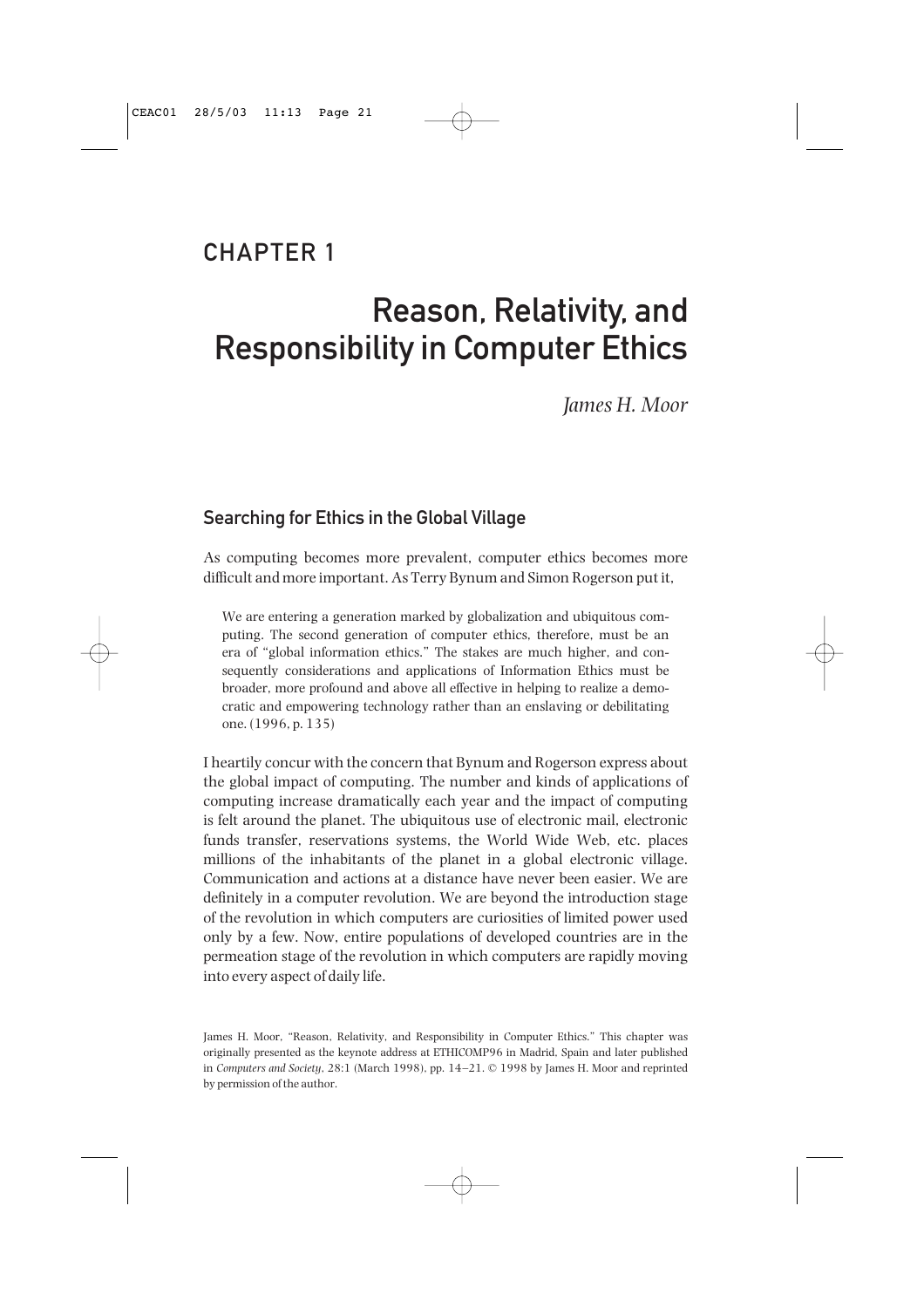The computer revolution has a life of its own. Recently [i.e., in 1996], in northern California about one-sixth of the phone calls didn't connect because of excessive use of the Internet. People are surging to gain access to computer technology. They see it as not only a part of their daily lives but a necessary venue for routine communication and commercial transactions. In fact, the surge has become so great that America On Line, a prominent Internet service provider, offered its customers refunds because the demand for connection overwhelmed the company's own computer technology. The widespread desire to be wired should make us reflect on what awaits us as the computer revolution explodes around the world. The digital genie is out of the bottle on a worldwide scale.

The prospect of a global village in which everyone on the planet is connected to everyone else with regard to computing power and communication is breathtaking. What is difficult to comprehend is what impact this will have on human life. Surely, some of the effects will be quite positive and others quite negative. The question is to what extent we can bring ethics to bear on the computer revolution in order to guide us to a better world or at least prevent us from falling into a worse world. With the newly acquired advantages of computer technology, few would want to put the genie completely back into the bottle. And yet, given the nature of the revolutionary beast, I am not sure it is possible to completely control it, though we certainly can modify its evolution. Aspects of the computer revolution will continue to spring up in unpredictable ways – in some cases causing us considerable grief. Therefore, it is extremely important to be alert to what is happening. Because the computer revolution has the potential to have major effects on how we lead our lives, the paramount issue of how we should control computing and the flow of information needs to be addressed on an ongoing basis in order to shape the technology to serve us to our mutual benefit. We must remain vigilant and proactive so that we don't pillage the global village.

Although almost everyone would agree that computing is having a significant, if not a revolutionary, impact on the world, and that ethical issues about applications of this surging technology should be raised, there is disagreement about the nature of computer ethics. Let me describe two positions with which I disagree. These two positions are both popular, but represent opposite extremes. I believe they mislead us about the real nature of computer ethics and undercut potential for progress in the field. The first view I will call the "Routine Ethics" position. According to the Routine Ethics position, ethical problems in computing are regarded as no different from ethical problems in any field. There is nothing special about them. We apply established customs, laws, and norms, and assess the situations straightforwardly. Sometimes people steal cars and sometimes people steal computers. What's the difference? The second view is usually called "Cultural Relativism." On this view, local customs and laws determine what is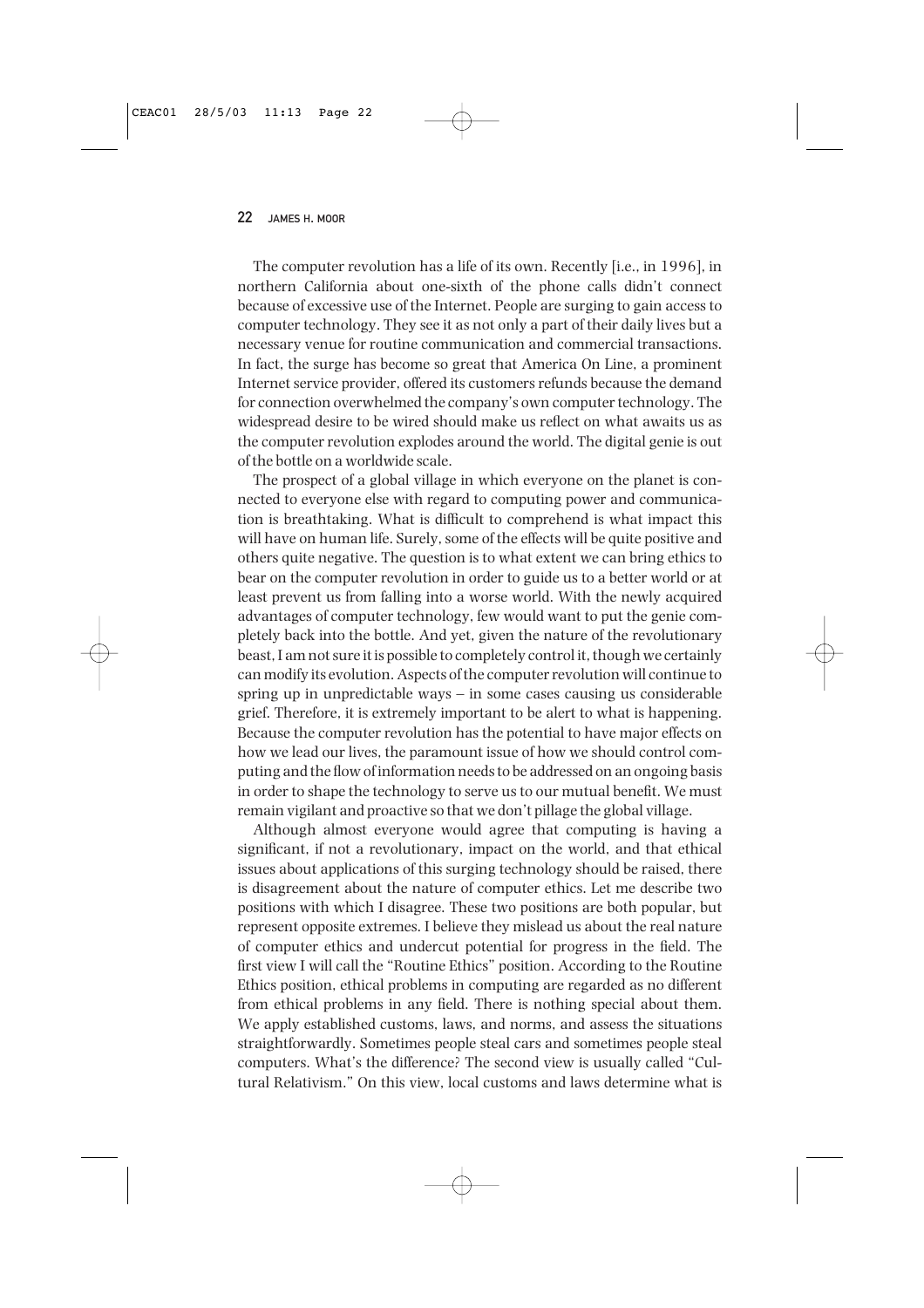right and wrong, but, because computing technology such as the World Wide Web crosses cultural boundaries, the problems of computer ethics are intractable. Free speech is permitted in the United States but not in China. How can we justify a standard for or against free speech on the World Wide Web? Routine Ethics makes computer ethics trivial and Cultural Relativism makes it impossible.

I believe that the views of both Routine Ethics and Cultural Relativism are incorrect, particularly when used to characterize computer ethics. The former underestimates the changes that occur in our conceptual framework and the latter underestimates the stability of our core human values. The problems of computer ethics, at least in some cases, are special and exert pressure on our understanding. And yet our fundamental values, based on our common human nature, give us an opportunity for rational discussion even among cultures with different customs. The purpose of this chapter is to explain how it is possible to have both reason and relativity in computer ethics. Only with such an understanding is responsibility in computer ethics possible.

## Logical Malleability and Informational Enrichment

Computers are *logically malleable*. This is the feature that makes computers so revolutionary. They are logically malleable in that they can be manipulated to do any activity that can be characterized in terms of inputs, outputs, and connecting logical operations. Computers can be manipulated syntactically and semantically. Syntactically, one can alter what the computer does by changing its program. And semantically one can use the states of a computer to represent anything one chooses, from the sales of a stock market to the trajectory of a spacecraft. Computers are general purpose machines like no others. That is why they are now found in every aspect of our lives and that is why a computer revolution is taking place.

Computers are also *informationally enriching*. Because of their logical malleability, computers are put to many uses in diverse activities. Once in place, computers can be modified to enhance capabilities and improve overall performance even further. Often, computerized activities become informationalized; i.e., the processing of information becomes a crucial ingredient in performing and understanding the activities themselves. When this happens, both the activities and the conceptions of the activities become informationally enriched.

The process of informational enrichment is gradual and is more manifest in some activities than in others. What is striking is how often and the extent to which it does occur. In a typical scenario a computer is introduced merely as a tool to perform a job or to assist in an activity. Gradually, the computer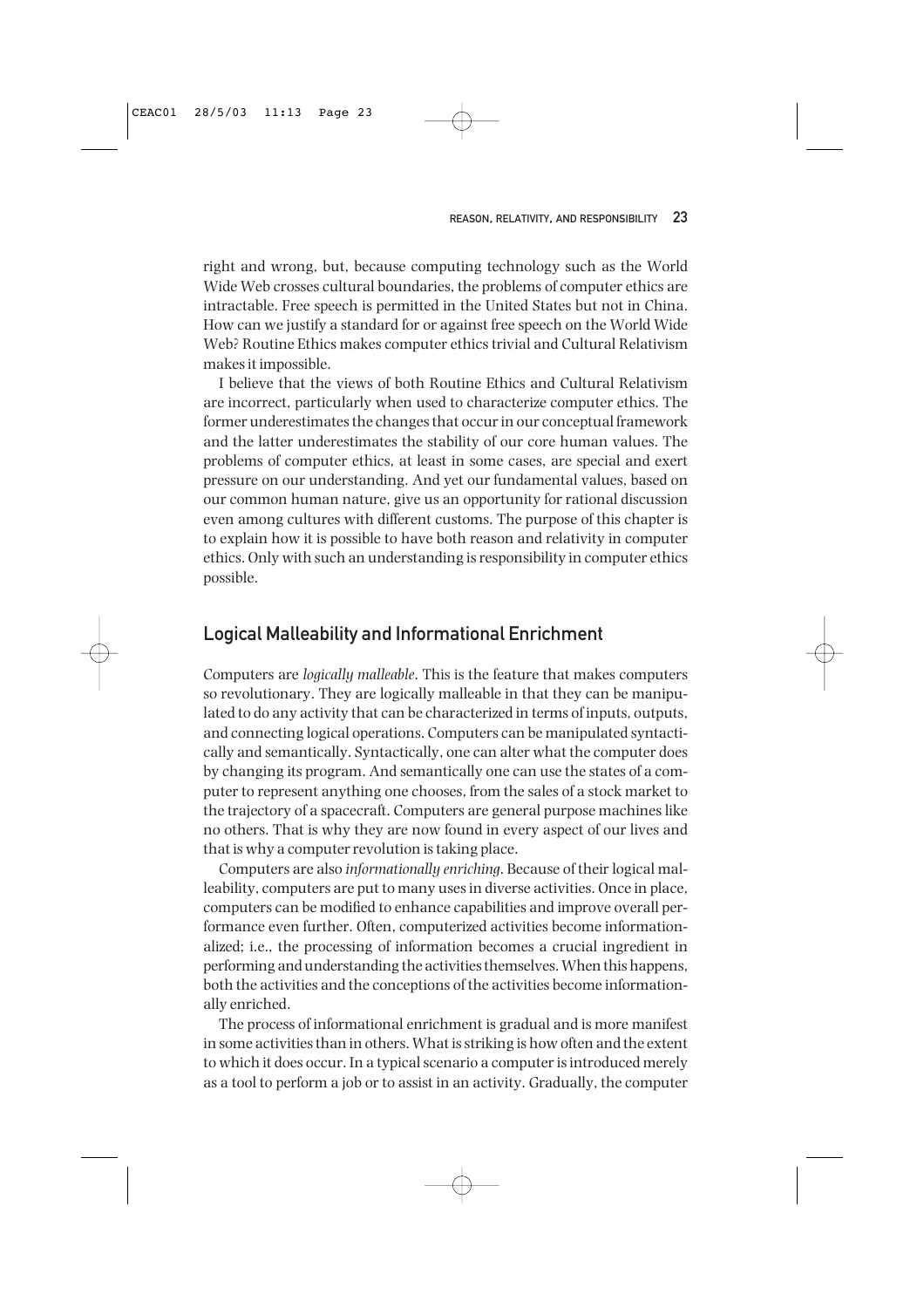becomes an essential part of the methodology of doing the job or performing the activity. To do it properly is to use a computer. Over time, the job or activity is viewed increasingly as an informational phenomenon, so that information processing is taken as a salient or even defining feature.

Consider some examples of informational enrichment. At one time in the United States money was backed by gold. There was an exchange of paper bills, but the bills were merely coupons that could, at least in principle, be redeemed for gold or perhaps silver. For some time the US remained on the gold standard so that paper bills were markers for money. Monetary transactions were grounded in gold. Then the gold standard was dropped and the paper bills became the money. To have money was to have the paper, presumably backed by the good faith and trust in the government. Now paper has been augmented with credit cards and debit cards that can be read by computers. Of course, these cards are not the real money because one can always exchange the credits for paper money. But, it is likely that the use of paper money will decrease and the electronic tokens on the cards or in a bank's computer will become the money. Some cards now have chips embedded in them so that they can be loaded with electronic money which is then transferred as information to a merchant at the point of sale. We are headed for a cashless society. Monetary transactions are increasingly grounded in information. Money may come to be conceived as an elaborate computable function among people. In the computer age the concept of money is becoming informationally enriched.

As another example of informational enrichment, consider the evolving nature of warfare. Traditionally, in warfare different sides send people into battle who fight with each other at close quarters until one side has killed or captured so many that the other side surrenders. People are still sent to the battlefield, but warfare is rapidly becoming computerized. The stealth bomber used by the United States during the Gulf War [in 1991] was the result of computerized engineering. Computers designed the shape of the aircraft so that it would be nearly invisible to radar. The aircraft's design deprived Iraq of information. The Gulf War was about information and the lack of it. Bombs were dropped and guided by lasers and computers. Missiles were launched from ships and sought their targets by reading the terrain using computer guidance systems. The first objective of the armed forces under General H. Norman Schwarzkopf's command was to eliminate the ability of Iraq to communicate among its own forces or to use its aircraft detection systems. Schwarzkopf remarked after the war that it was the first time an enemy was brought to his knees by denial of information. As war becomes increasingly computerized, it may be less necessary or desirable to send men and women into the battlefield. Wars ultimately will be about the destruction of information or the introduction of misleading information. One side surrenders when it is not able to obtain and control certain kinds of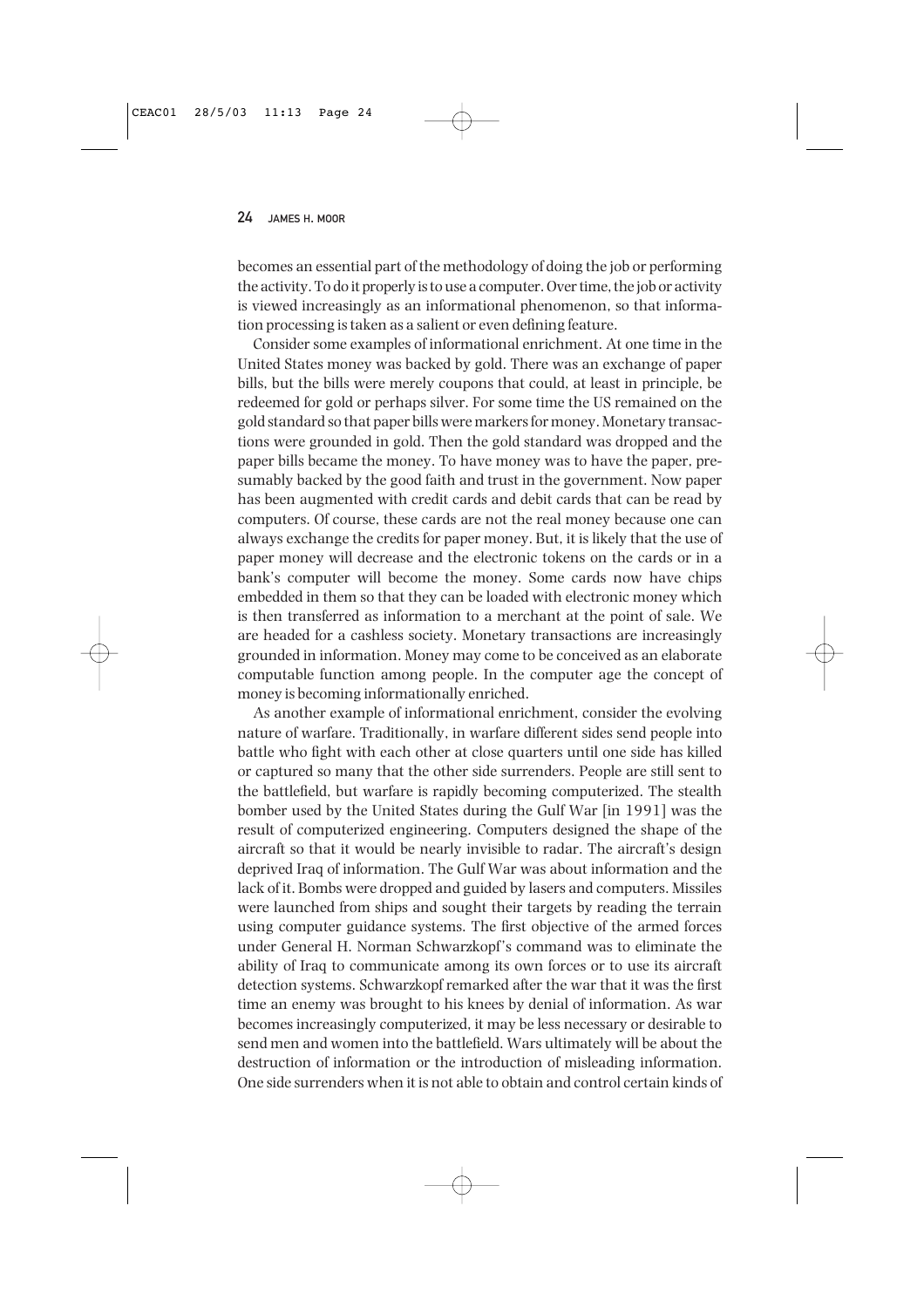information. This may not be a bad result. Better that data die, than people. As warfare becomes increasingly computerized, our concept of war becomes informationally enriched. The information processing model is seizing the high ground.

Informational enrichment can also affect ethical and legal practices and concepts. Consider the concept of privacy as it has evolved in the United States as an example (Moor 1990). Privacy is not explicitly mentioned in the Declaration of Independence or in the Constitution of the United States, though there are portions of these documents which implicitly support a notion of privacy as protection from governmental intrusion, particularly the physical invasion of people's houses. The notion of privacy has been an evolving concept in the US. For instance, in the 1960s and '70s the legal concept of privacy was expanded to include protection against government interference in personal decisions about contraception and abortion. Today, the concept of privacy includes these earlier elements but increasingly focuses on informational privacy. This shift in emphasis has been brought about because of the development of the computer and its use in collecting large databases of personal information.

The computer, originally viewed by many as little more than an electronic filing cabinet, rapidly revealed its potential. Once data is entered into a computer it can be sorted, searched, and accessed in extraordinarily easy ways that paper files cannot be in practical amounts of time. The activity of storing and retrieving information has been enhanced to the extent that all of us now have a legitimate basis for concern about the improper use and release of personal information through computers. The computerization of credit histories and medical records for use in normal business provides an ongoing possibility for misuse and abuse. Because of the widespread application of computer technology, our concern about privacy today goes far beyond the original concern about the physical intrusion of governmental forces into our houses. Now concerns about privacy are usually about improper access and manipulation of personal information by the government and many others who have access to computerized records. The original concept of privacy in the United States has become informationally enriched in the computer age.

Even concepts that begin as informational concepts can be informationally enriched. As an example, consider the legal concept of copyright. Legislation protecting the products of authors and inventors is authorized by the Constitution of the United States. Early copyright laws were passed to protect literary works, and patent laws were passed to protect inventions. Copyright laws in the US have been amended over the years to extend the length of protection to authors and to protect a wider and wider range of materials including music and photographs. But until the computer age the underlying conception of copyright was that it was intended to protect those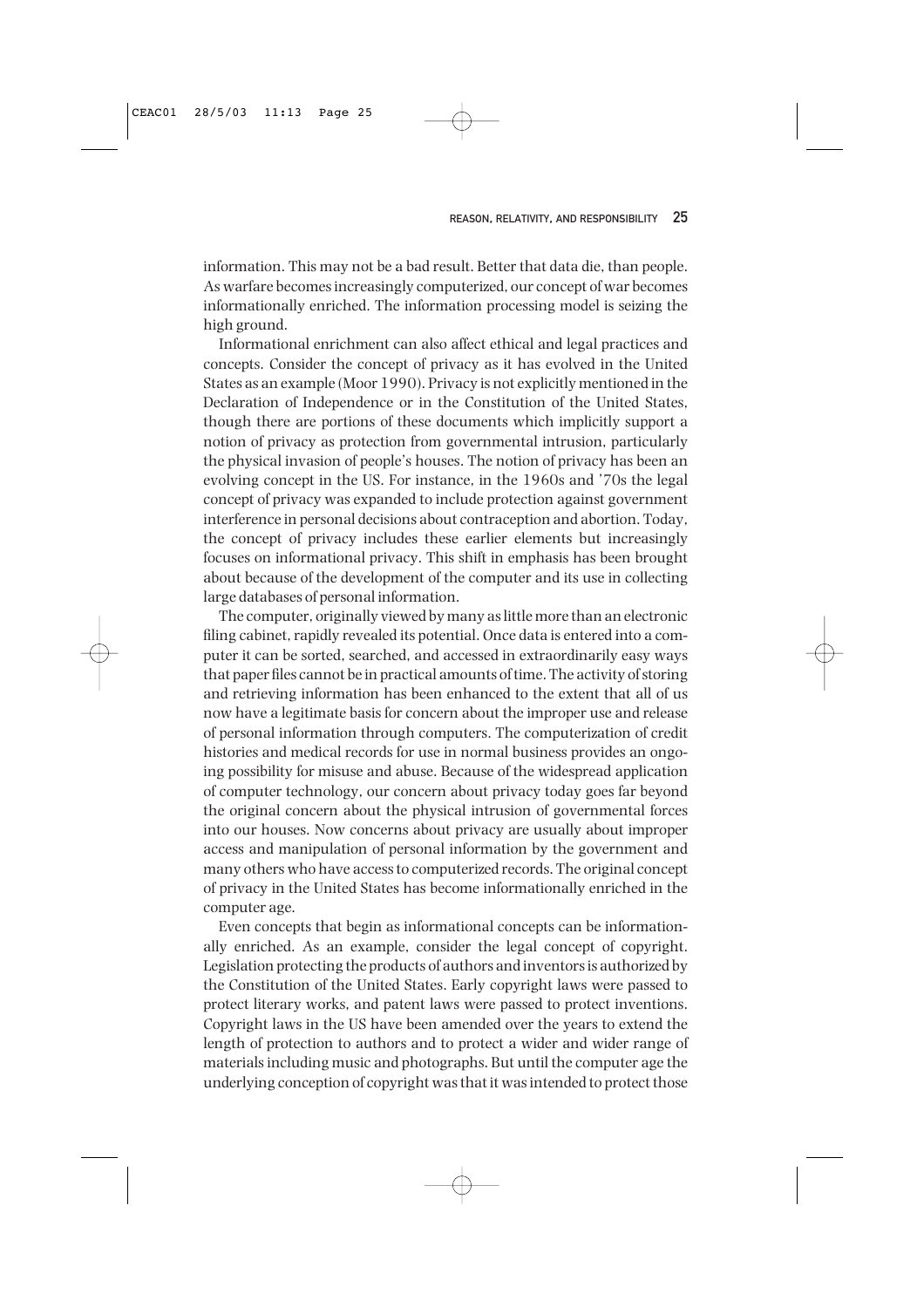items which could be read and understood by humans. For example, in the early part of the twentieth century an attempt to protect piano rolls by copyright was denied on the grounds that piano rolls were not in human readable form.

In the 1960s programmers began to submit copies of printouts of their programs for copyright protection. The printouts were in human readable form. But what programmers wanted to protect was not the printouts of programs but the programs as they existed on computers. However, the programs, as they existed on computers, were not in human readable form. If the human readable printouts were to count as surrogates to protect the machine versions of programs, copyright law had to be stretched. Moreover, if machine-readable programs were protectable by copyright, then it would seem that programs as instantiated on computer chips might be protectable by copyright as well. Copyright protection was so extended. Through the development of computing, the concept of copyright has become informationally enriched. Copyright extends not only to computer languages, but to computer languages in forms readable only by machines. Indeed, what is copyrightable today sometimes looks more like an invention than a literary work.

I have used the concepts of money, war, privacy, and copyright as examples of informational enrichment. There are many more. It is difficult to think of an activity now being done extensively by computers that has not been informationally enriched. In some cases this enrichment is so salient that our concepts shift somewhat. They too become informationally enriched. In the computer age, we live in a different world.

## The Special Nature of Computer Ethics

I maintain that computer ethics is a special field of ethical research and application. Let me begin by describing computer ethics and then making a case for its special nature.

Computer ethics has two parts: (i) the analysis of the nature and social impact of computer technology and (ii) the corresponding formulation and justification of policies for the ethical use of such technology. I use the phrase "computer technology" because I take the subject-matter of the field broadly to include computers and associated technology, including software, hardware, and networks (Moor 1985).

We need thoughtful analyses of situations in which computers have an impact, and we need to formulate and justify policies for using them ethically. Although we need to analyze before we can formulate and justify a policy, the process of discovery often comes in the reverse order. We know that computing technology is being employed in a given situation, but we are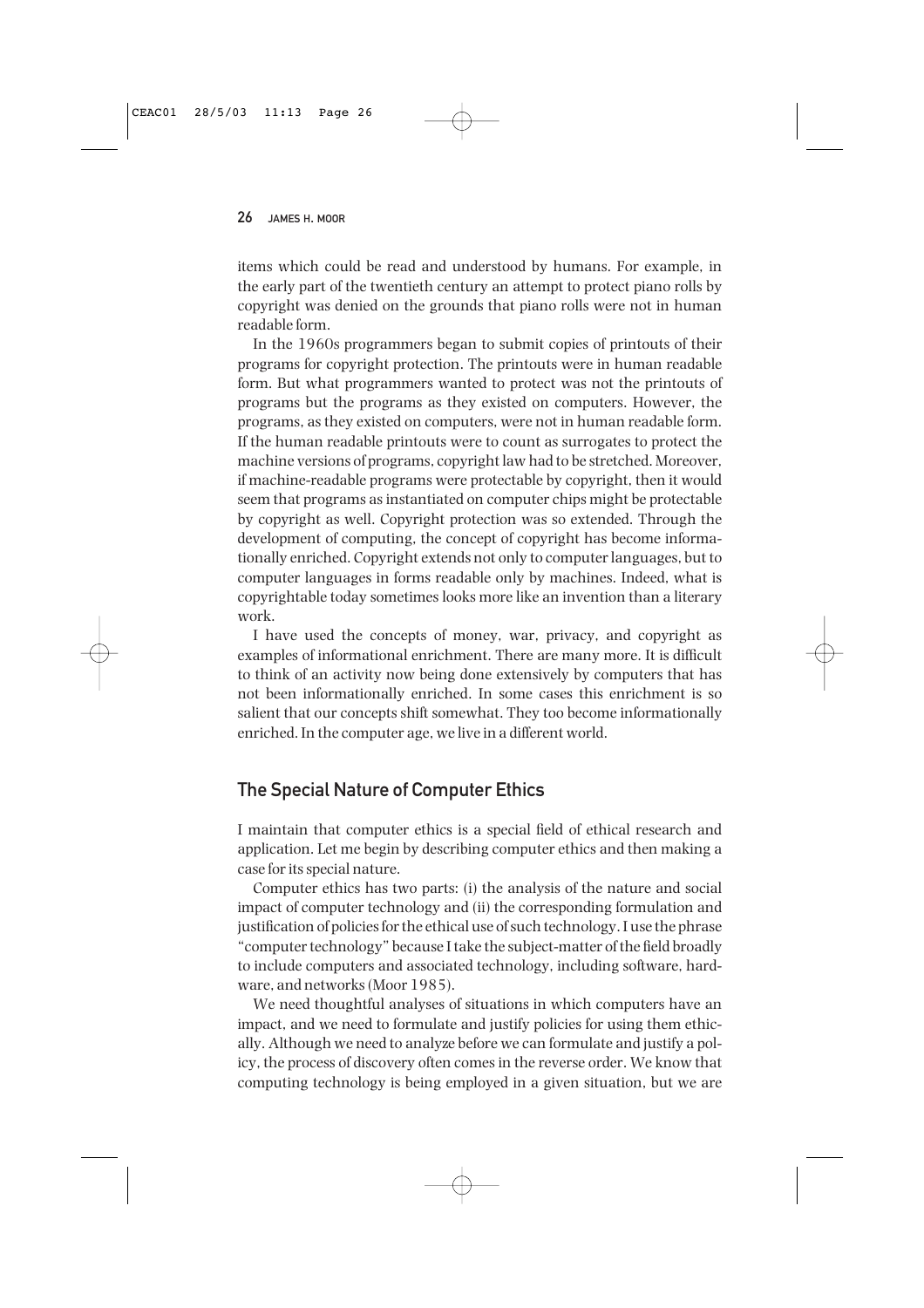puzzled how it should be used. There is a *policy vacuum*. For example, should a supervisor be allowed to read a subordinate's email? Or should the government be allowed to censor information on the Internet? Initially, there may be no clear policies on such matters. They never arose before. There are policy vacuums in such situations. Sometimes it may be simply a matter of establishing some policy, but often one must analyze the situation further. Is email in the workplace more like correspondence on company stationary in company files or more like private and personal phone conversations? Is the Internet more like a passive magazine or more like an active television? One often finds oneself in a *conceptual muddle*. The issues are not trivial matters of semantics. If someone's health status is discovered through email or an impressionable child is exposed to distressing material on the Internet, the consequences may be very damaging. Obtaining a clear conception of the situation from which to formulate ethical policies is the logical first step in analysis, although chronologically one's uncertainty about the appropriate policy may precede and motivate the search for conceptual clarification. Given a tentative understanding of the situation, one can propose and evaluate possible policies for proper conduct. The evaluation of a policy will usually require a close examination and perhaps refinement of one's values. Such policy evaluation may lead one back for further conceptual clarification and then further policy formulation and evaluation. Eventually, some clear understanding and justifiable policy should emerge. Of course, with the discovery of new consequences and the application of new technology to the situation, the cycle of conceptual clarification and policy formulation and evaluation may have to be repeated on an ongoing basis.

Because computers are logically malleable, they will continue to be applied in unpredictable and novel ways, generating numerous policy vacuums for the foreseeable future. Moreover, because computerized situations often become informationally enriched, we will continue to find ourselves in conceptual muddles about how precisely to understand these situations. This is not to say that we can't achieve conceptual clarity and that we can't formulate and justify reasonable policies. Rather, it is to point out that the task of computer ethics is, if not Sisyphean, at least ongoing and formidable. No other field of ethics has these features to the degree that computer ethics does. Computer ethics is not simply ethics rotely applied to computing. Typically, problems in computer ethics require more than straightforward application of ethical principles to situations. Considerable interpretation is required before appropriate policies can be formulated and justified. Of course, to say that computer ethics is a special field of ethics does not mean that every ethical problem involving computers is unique or difficult to understand. Stealing a computer may be a simple case of theft. A straightforward application of an ethical principle is appropriate. In such a situation there are no policy vacuums and no conceptual muddles. And to say that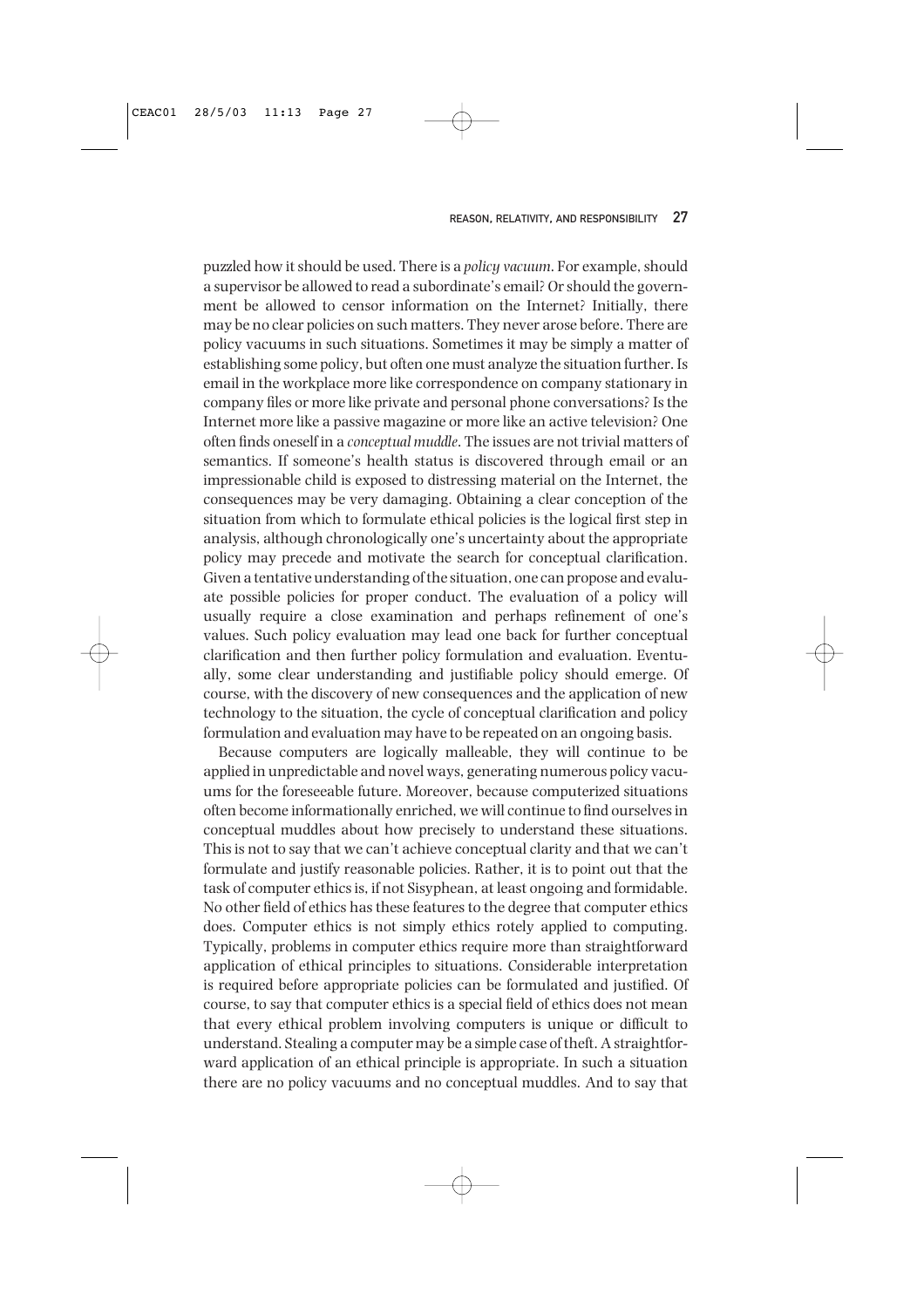computer ethics is a special field of ethics does not mean that other fields of applied ethics do not have some instances of policy vacuums and conceptual confusion. Medical technology raises questions about what policy to follow for brain-dead patients and conceptual questions about what counts as life. What is special about computer ethics is that it has a continually large number of evolving situations which are difficult to conceptualize clearly and for which it is hard to find justified ethical policies. Doing computer ethics is not impossible, but doing it typically involves much more than rote application of existing norms.

I have argued that computer ethics is special but is the subject-matter truly *unique*? The answer depends upon what one means by "the subjectmatter." If by "the subject-matter" one means "computing technology," then computer ethics is unique, for computing technology possesses unique properties (Maner 1996). I believe its most important property is logical malleability, which explains the ongoing wave of revolution and generation of ethical problems. If by "the subject-matter" one has in mind the occurrence of some novel ethical issues, then computer ethics is not unique because other fields of ethics sometimes consider novel situations which require revisions of conceptual frameworks and new policy formulation. If by "the subject-matter" one means "the overall range, depth and novelty of ethical issues generated by a technology," then computer ethics is unique. No other technology, as revolutionary as it may be for a given area, has and will have the scope, depth, and novelty of impact that computing technology has and will have. There is no mystery why computer ethics has a prominence that toaster ethics, locomotive ethics, and sewing machine ethics do not have.

In summary, what is unique about computer ethics is computing technology itself, and what makes computer ethics different as a field of ethics is the scope, depth, and novelty of ethical situations for which conceptual revisions and policy adjustments are required. Deborah Johnson, in her excellent introduction to computer ethics, avoids taking sides on the issue of the uniqueness of computer ethics and suggests that ethical issues surrounding computers are "*new species of old moral issues*." Johnson goes on to say:

The metaphor of species and genus encompasses the element of truth on each side of the debate in that a new species has some unique characteristics making it different from any other species, but at the same time, the species has generic or fundamental characteristics that are common to all members of the genus. (1994, p. 10)

Perhaps, the ambiguity in the question about the uniqueness of computer ethics suggests this middle ground approach. But I believe that Johnson's characterization of a problem of computer ethics as just another species of a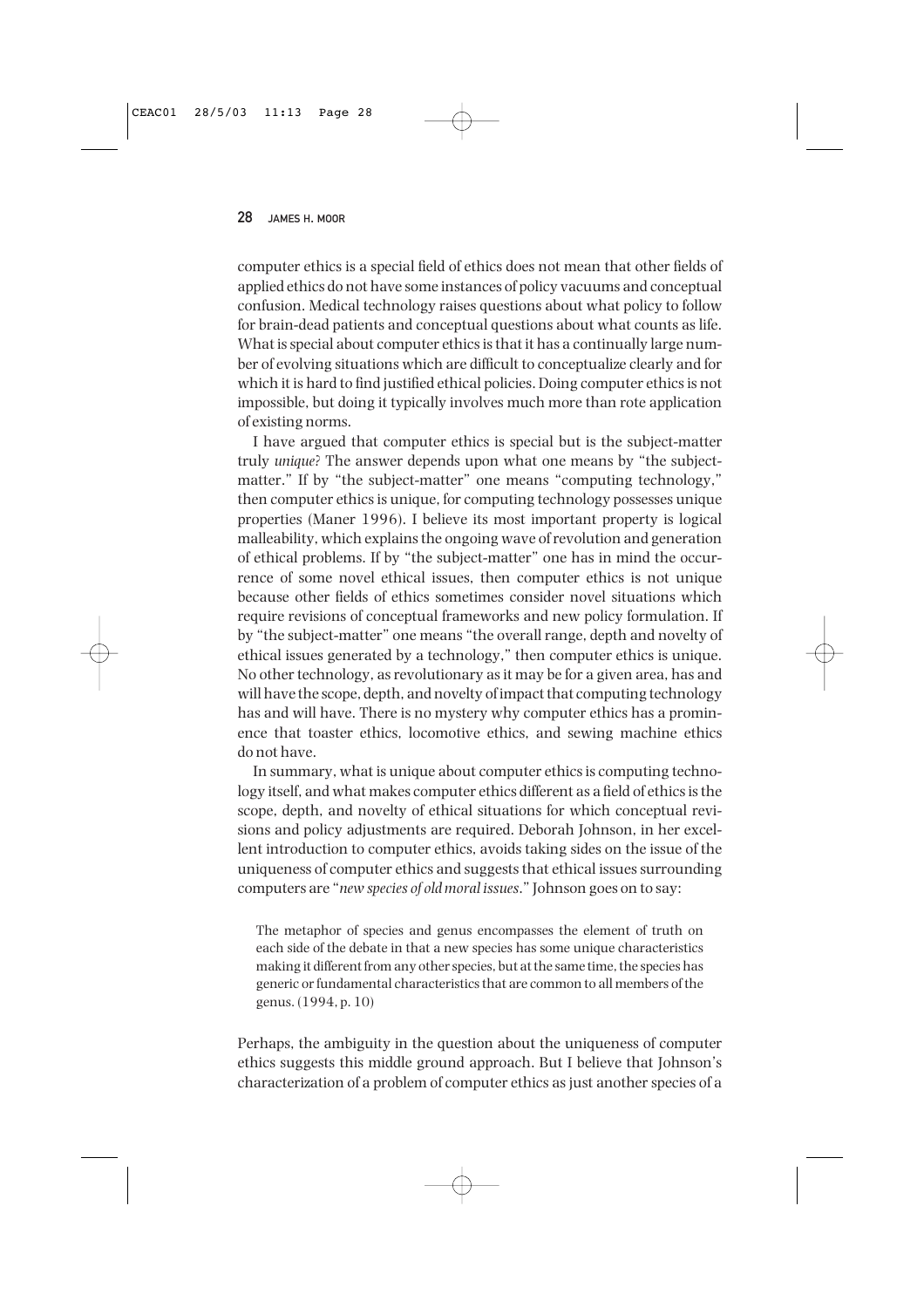fixed ethical genus is somewhat misleading because the conceptual uncertainty generated by some problems in computer ethics affects not only our understanding of the particular situation but also the ethical and legal categories that apply to it. As I have suggested, ethical and legal categories, such as privacy and copyright, can shift in meaning as they become informationally enriched. The novelty of the species sometimes infects the genus! Whether or not one regards computer ethics as unique, computer ethics is definitely a demanding field of ethics which requires more than routine application of principles.

## Reasons within Relative Frameworks

I have been arguing against understanding computer ethics in terms of Routine Ethics because the application of computing technology regularly produces policy vacuums and informational enrichment which promotes conceptual shifts, if not outright conceptual muddles. Computer ethics is not rote. But, the rejection of Routine Ethics leaves many people uncomfortable. If ethics is not routine, how can it be done at all? Retreating to a position of Cultural Relativism will not solve the problem. According to Cultural Relativism, ethical issues must be decided situationally on the basis of local customs and laws. Two problems immediately confront us with such a position with regard to computer ethics. First, because computing activity is globally interactive, appealing to local customs and laws will not in general provide us with an answer to what we should do when customs and laws conflict. On the World Wide Web information flows without regard to particular customs. Which customs should we apply in regulating it? To pick the customs of any one culture seems arbitrary. Do we pick the customs of the culture in which the information appears on the computer screen or the customs of the culture from which the information originates? Second, all of the difficulties with Routine Ethics continue to apply. A policy vacuum may occur for every culture. A computing situation may be so novel that there are no customs or laws established anywhere to cope with it. Initially, an appeal to Cultural Relativism may seem like a sophisticated and plausible attempt to escape the parochial limits of Routine Ethics, but on closer inspection it has the limitations of Routine Ethics and more.

The shortcomings and difficulties with Routine Ethics and Cultural Relativism may make one cautious about doing applied ethics at all. If people differ in their ethical judgments, how can disagreements be avoided or resolved? It is for this reason, I think, that computer scientists and others are sometimes reluctant to teach computer ethics. Ethical issues seem to be too elusive and vague. It is more comfortable to talk about algorithms, data structures, memory locations, and networks because there are facts of the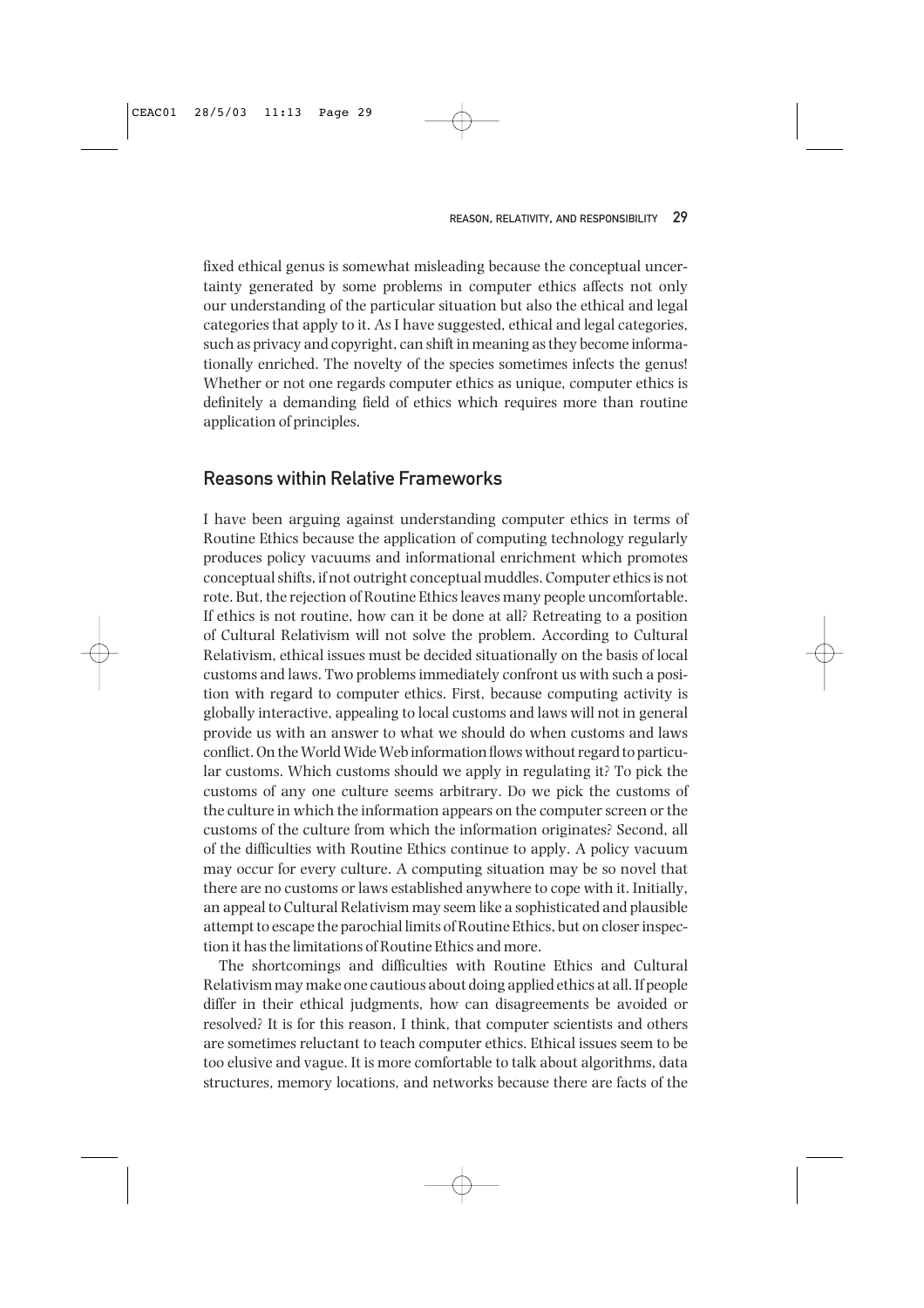matter on these topics. The realm of values seems hopelessly virtual, never to be as substantial as the real realm of facts. But a safe retreat to a realm of pure facts where everything is black or white, true or false, is not possible. Every science, including computer science, rests on value judgments. If, for example, truth is not taken as a critical value by scientists, the enterprise of science cannot begin.

My position is that all interesting human enterprises, including computing, are conducted within frameworks of values. Moreover, these frameworks can be rationally criticized and adjusted. Sometimes they are criticized externally from the vantage point of other frameworks and sometimes they are critiqued internally. Some value frameworks, such as those in an emerging science like computer science, undergo rapid evolution. Other value frameworks are more stable. Value frameworks provide us with the sorts of reason we consider relevant when justifying particular value judgments. Human values are relative, but not simply in the shallow sense of Cultural Relativism. Our most basic values are relative to our humanity, which provides us with a shared framework in which to conduct reasoned arguments about what we ought to do.

My intent is not to search for a way to eliminate value disputes altogether, which I do not think is possible, but to show how some reasoned discussion about value issues is possible even when customs may be absent or in conflict. To say that values are relative means that they are not absolute; it does not mean they are random or uncommon or uncriticizable. Perhaps, reflecting about reasoning with relative values is like thinking about swimming for the first time. It seems impossible. Why doesn't one sink to the bottom? How can one move if the water moves when pushed? Why doesn't one drown? But, swimming without drowning is possible and so is reasoning with relative values. In fact, not only is it possible; we do it all the time. Given the relativity of values, is there any hope for rational discussion in computer ethics. Absolutely!

My presentation will be in two steps. First, I will discuss the ubiquity of non-ethical values and emphasize their use in every aspect of human activity – we cannot escape value decision-making even if we want to do so. I will use computer science itself as an example, though any interesting human enterprise could serve as an illustration. And, second, I will discuss the use of values in making ethical decisions. My position is that an accommodation between reasoned argument and relativity of values is possible. We can acknowledge the difference in values among people and among cultures and still engage in rational discussions about the best policies for using computer technology.

Let me begin by emphasizing the ubiquity of values in our lives. In every reasonably complex human activity decisions are made which require value choices at least implicitly. Cooks make value decisions about what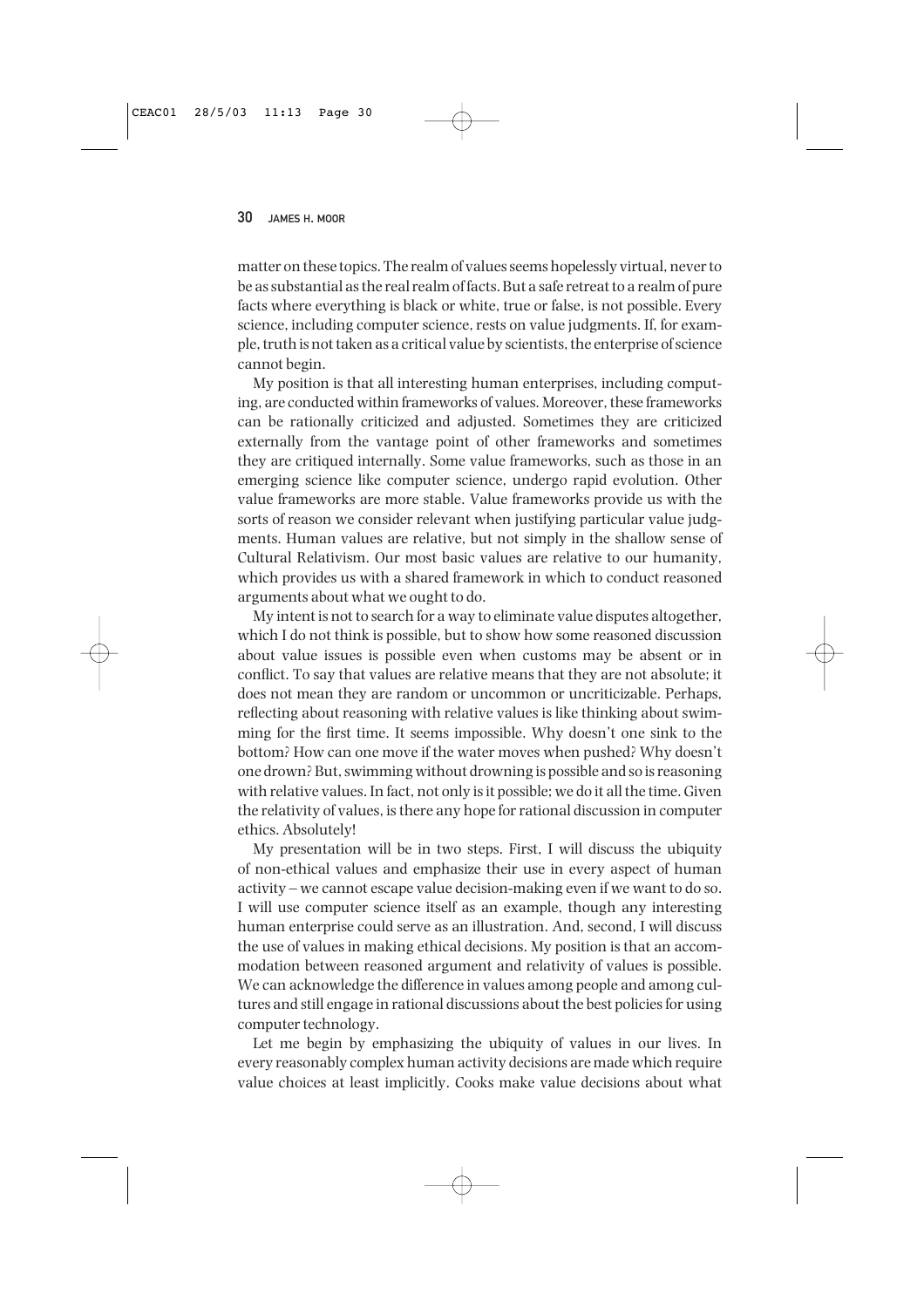constitutes a good meal. Businesspeople make value decisions about good investments. Lawyers make decisions about good jurors. All of these endeavors utilize facts, but the facts are always in the escort of values. Each discipline has its own cluster of values which members of the discipline use in making decisions. Even scientists, who pride themselves in establishing facts, must utilize values at least implicitly. In order to gather the facts, scientists must know what counts as good evidence, what counts as good methodology, and what counts as good explanation. Values permeate our lives. I am not speaking here primarily of ethical values. Rather, these are the values of daily activities that make our activities purposeful. Values are so much a part of what we do that we often don't reflect on the fact that values are at work when we make ordinary decisions. Value judgments cannot be escaped by any of us in work or play. Values saturate our decisionmaking and are necessary for the flourishing of the activities of life.

Even if one agrees that non-ethical values cannot be escaped in doing ordinary activities, there is still the concern that the relativity of values makes it impossible to have reasoned disputes. After all, cooks, businesspeople, lawyers, and scientists disagree among themselves. To examine the problem of relativity of values, let us use the activity of computer science as an example. In doing computer science, like other sophisticated human activities, one must make decisions and these decisions utilize, often implicitly, sets of non-ethical values. These are the values of the discipline. For instance, a computer scientist knows what makes a computer program a good program. Here I am using "good" primarily in a non-ethical sense. A good computer program is one that works, that has been thoroughly tested, that doesn't have bugs, that is well structured, that is well documented, that runs efficiently, that is easy to maintain, and that has a friendly interface. All of the properties of a good program reflect values. They are the features that make one computer program *better* than another. Moreover, this set of related values, that constitutes a set of standards within computer science, is widely shared among computer scientists. Given these standards, rational discussions can be conducted about how to improve a particular computer program. Moreover, policies regarding good programming techniques can be reasonably justified relative to the set of standards. For instance, one might argue for a policy of using object-oriented programming on the grounds that it leads to fewer bugs and computer code that is easier to maintain.

Computer scientists, like everyone else, can have disagreements, including disagreements about the standards. But disagreements which might appear to be about values are sometimes merely disagreements about facts. If there is a disagreement about the justification of the policy to use objectoriented programming, the real disagreement may be about whether or not object-oriented programming really leads to fewer bugs and code that is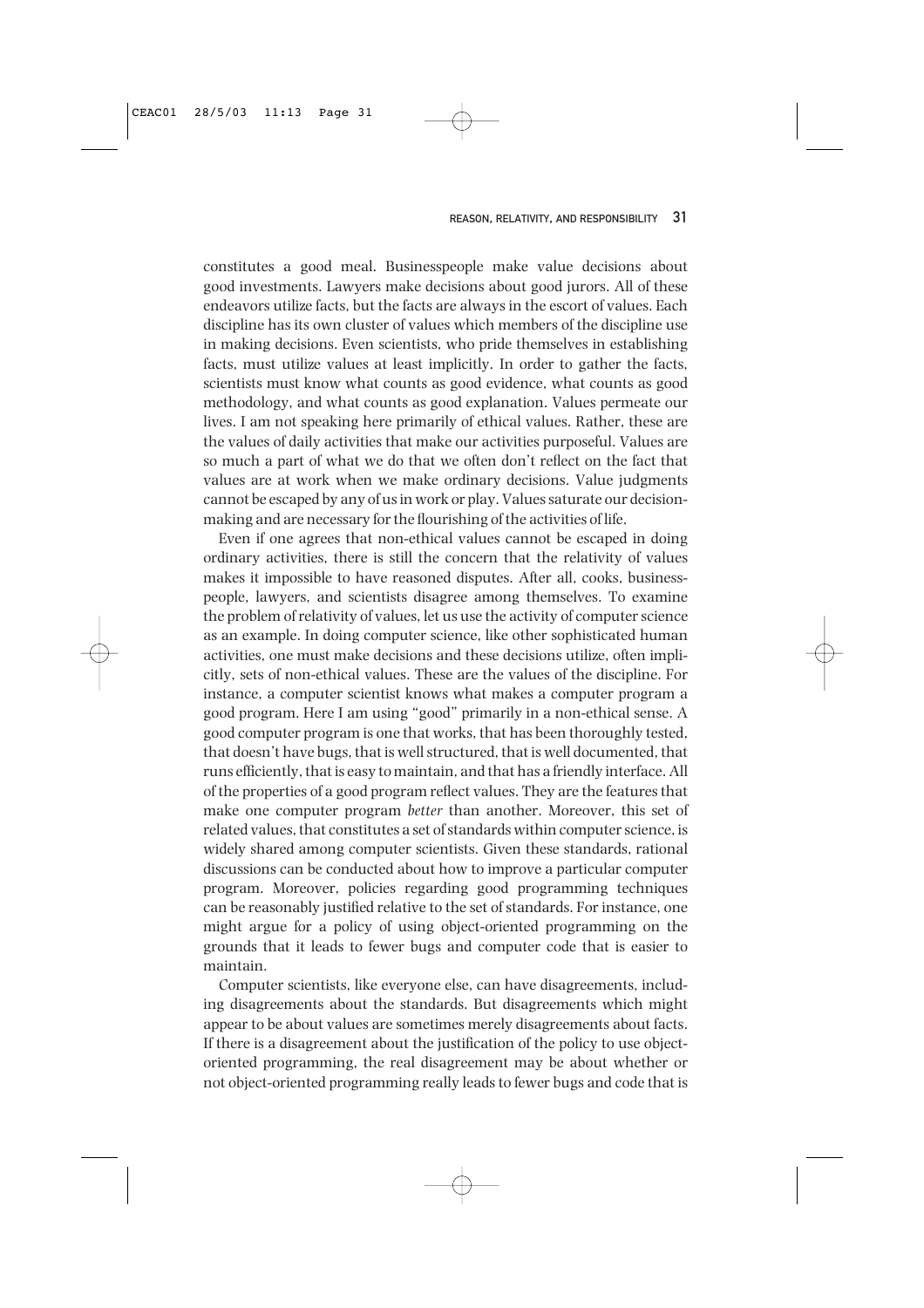easier to maintain. Such a dispute might be put to an empirical test. In this situation it is not a dispute about the importance of bug-free, easily maintainable code, but about how well object-oriented programming achieves these valued goals. Thus, disputes that initially may strike us as irreconcilable disputes about values may really be disputes about the facts of the matter subject to empirical adjudication.

Naturally, computer scientists can also disagree about the values that make up a good computer program as well. Some may rank documentation as essential and others may take it to be a less important optional feature. Depending upon the ranking of the different values, different judgments can be made regarding which programs are better than others and which policies about constructing computer programs are the most important. What I want to emphasize, however, is the degree of consensus that exists among computer scientists about what constitutes a good computer program. The specific rankings may differ somewhat from person to person, but a pattern of agreement emerges about the types of program that are the best. No computer scientist regards an ineffective, untested, buggy, unstructured, undocumented, inefficient, unmaintainable code with an unfriendly interface as a good program. It just doesn't happen. In a sense, the shared standards define the field and determine who is qualified and, indeed, who is in the field at all. If one prefers to produce buggy, "spaghetti code" programs, one is not doing serious computer science at all.

Discussions of the relativity of values sometimes engage in the "Many/ Any Fallacy". This fallacy occurs when one reasons from the fact that many alternatives are acceptable to the claim that any alternative is acceptable. There are many acceptable ways for a travel agent to route someone between Boston and Madrid. It doesn't follow that any way of sending someone between these cities is acceptable. Traveling through the center of the Earth and going via the North Star are not included. Many different computer programs may be good, but not just any computer program is good.

To summarize, non-ethical values play a role in our decision-making in all interesting human activities, including computer science. No escape to a safe realm of pure facts, even in science, is ever possible. The standards of value of a discipline may be widely shared, implicit, and go unnoticed, but they are always there. Moreover, every discipline has sufficient agreement upon what the standards are to conduct its business. Without some consensus on what is valuable, progress in a discipline is impossible.

## Core Values

Given that some consensus about values within communities with shared preferences exists, is there any basis for consensus about values among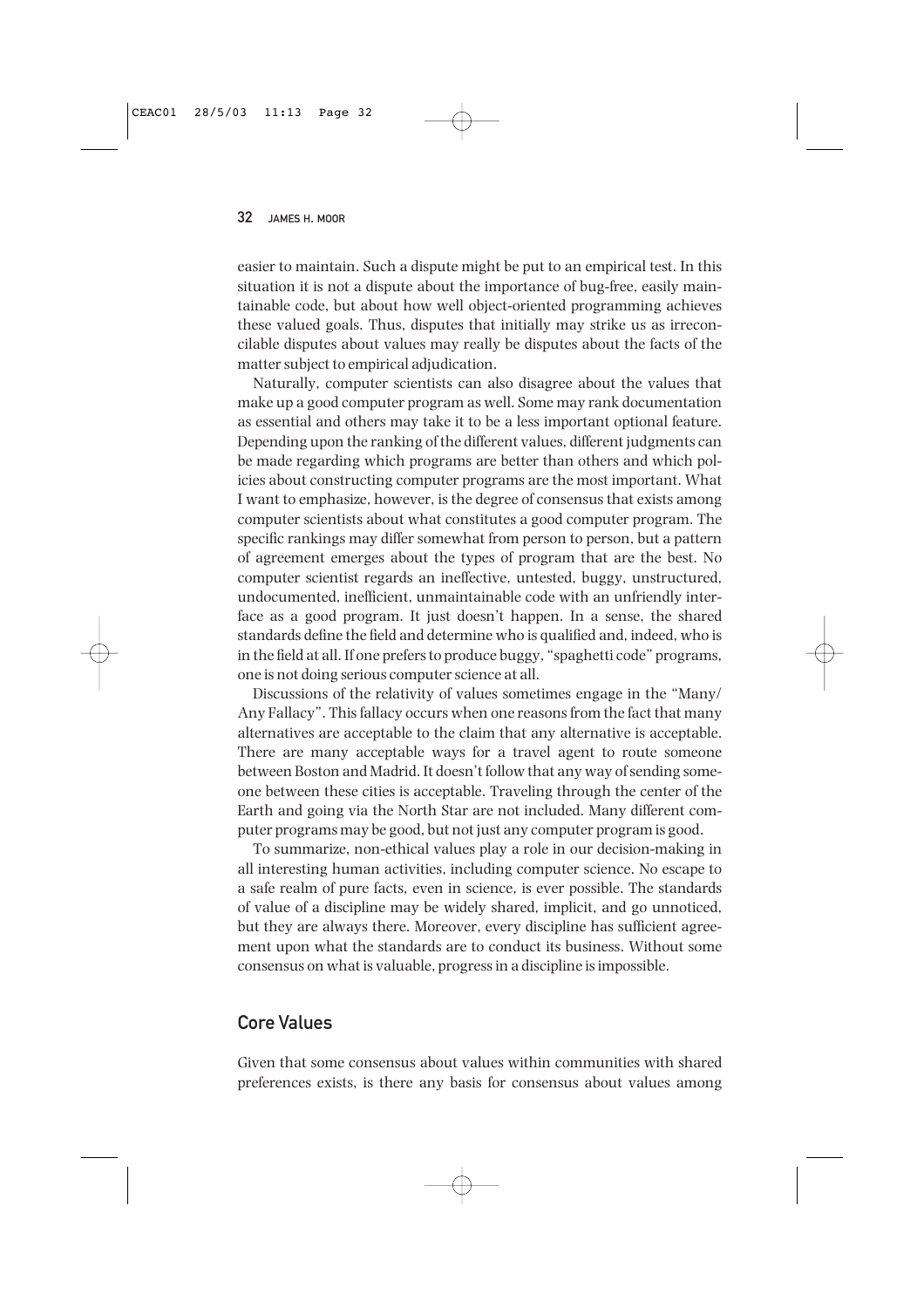communities? Ethical judgments are made beyond the narrow bounds of special interest communities. Given differences among communities, let alone differences among cultures, how is it possible to ground ethical judgments? Ethical judgments about computing technology may seem even more dubious. Because computing technology generates policy vacuums, i.e., creates situations in which there are no established policies based on custom, law, or religion, we are confronted with the difficult task of justifying ethical policies about novel applications of computing technology even within a community.

To address these challenges, we must begin by asking whether we share any values as human beings. What do we have in common? I believe that there is a set of core values which are shared by most, if not all, humans. They are familiar to all of us. Life and happiness are two of the most obvious such values. At the very least, people want to avoid death and pain for themselves. Of course, in some situations people give up their lives and suffer pain to accomplish certain objectives. But, generally speaking, people do not intentionally hurt and kill themselves for no reason. There is a prima facie value on life and happiness for humans. Other core values (or core goods) for humans include ability, freedom, knowledge, resources, and protection. These values are articulated in different ways in different cultures, but all cultures place importance on these values to some extent. Obviously, some cultures may distribute these goods unequally among their members, but no culture disregards these values completely. No culture or individual human could continue to exist and disregard the core values completely. Humans need nourishment and cultures need to raise their young to survive. These kinds of activity require at least some ability, freedom, knowledge, resources, and protection. The fact that humans share some basic values is not surprising. These values provide some evolutionary advantages. Individuals and cultures that completely neglect the core goods will not exist for very long.

The core values provide standards with which to evaluate the rationality of our actions and policies. They give us reasons to favor some courses of action over others. They provide a framework of values for judging the activities of others as well. As we become acquainted with other cultures, differences often strike us. The members of other cultures eat different meals, wear different clothing, and live in different shelters. But at a more abstract level people are remarkably alike. Initially, we may find the habits of others to be strange, silly, or bizarre, but after investigation we don't find them to be unintelligible. Activities that may appear at first to be random or purposeless are in fact ordered and purposeful. This doesn't make the practices of others uncriticizable, any more than our own are uncriticizable, but it does make them understandable.

Discussions of relativism in ethics often include examples of the Many/ Any Fallacy. Many different customs exist, and, so it is argued, any custom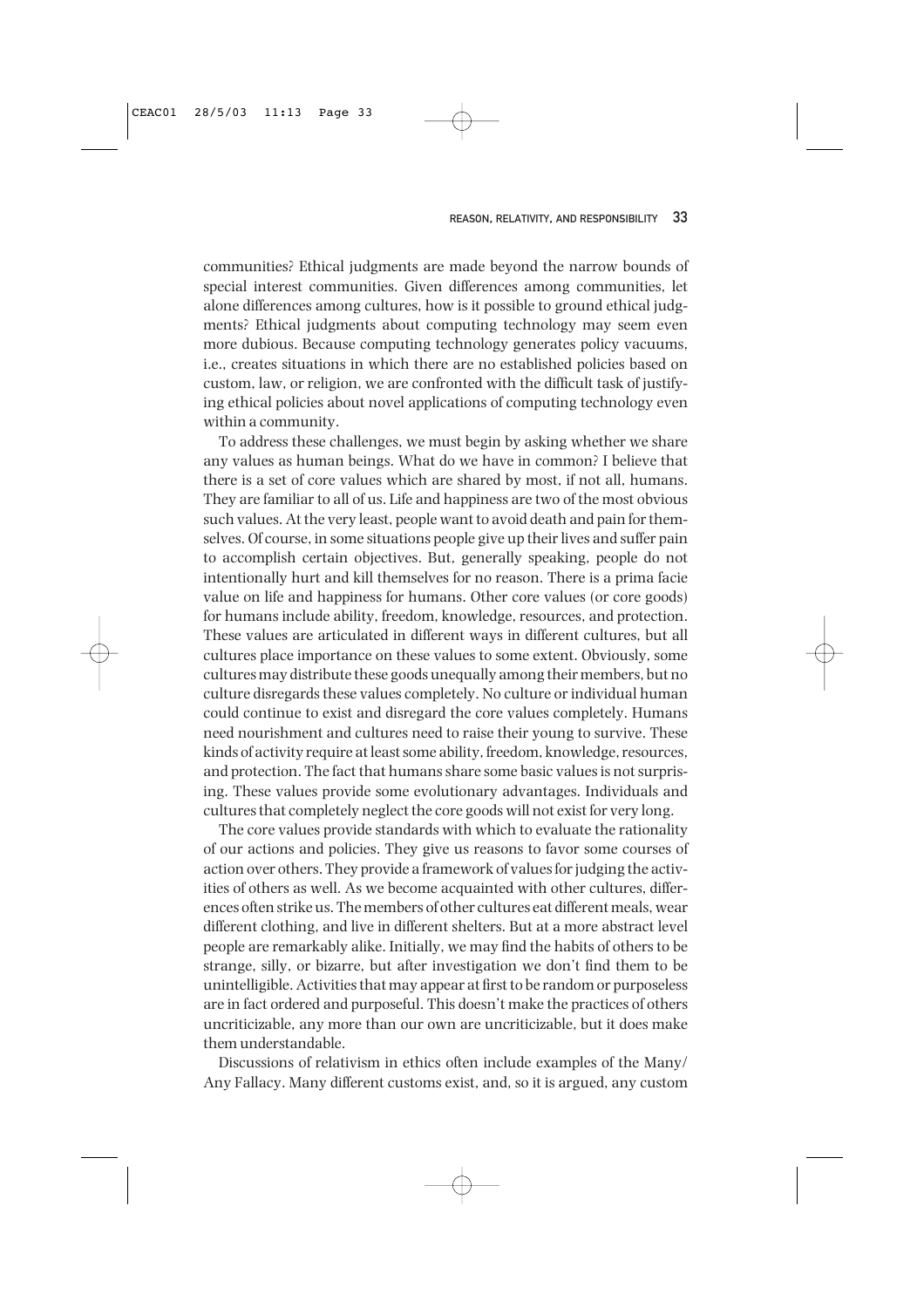may exist. Not so! Some possible practices are ruled out and other practices (in some form or other) are required if a culture is to exist. Core human values are articulated in a multitude of delightful ways, but they also constrain the realm of possibilities. "Relative" doesn't mean "random."

To say that we share the core values is only a first step in the argument toward grounding ethical judgments. The most evil villain and the most corrupt society will exhibit core human values on an individual basis. Possessing core human values is a sign of being rational, but is not a sufficient condition for being ethical. To adopt *the ethical point of view*, one must respect others and their core values. All things being equal, people do not want to suffer death, pain, disability, interference, deception, loss of resources, or intrusion.

If we take as an ethical guideline to avoid harming others without justification, then the core values give us a set of standards by which to evaluate actions and policies. The core values provide a framework for analysis in computer ethics. By using the core-value framework, some policies for applying computer technology can be judged to be better than others. Let us consider a set of possible policies for the activities of a web browser as an example.

#### Possible policies for a web site

- 1 Destroy information on the user's hard disk by leaving a time bomb on the user's hard disk.
- 2 Remove information from the user's hard disk without the user's knowledge.
- 3 Leave a cookie (information about the user's preferences) on the user's hard disk without informing the user.
- 4 Leave a cookie on the user's hard disk and inform the user.
- 5 Do not leave or take any permanent information from the user's hard disk.
- 6 Give the user the information and ability to accept or decline cookies.

If we respect others and their core values, i.e., take the ethical point of view, then these policies can be ranked at least roughly. Policies 1 and 2 are clearly unacceptable. Nobody contacts a web site wishing or expecting to have his or her hard disk erased or information stolen. The information found on a hard disk is a resource of the user that requires respect and protection. Policy 3 is better than 1 or 2. People may benefit from having their preferences recorded so that the web site can tailor its responses more effectively the next time it is visited. Yet, information is being left on the users' hard disks without their knowledge. Some deception is involved. Policy 4 is better than 3 in that the user is informed about the activity. Policy 6 is better still in that the user has both the knowledge and the ability to allow or refuse the cookies.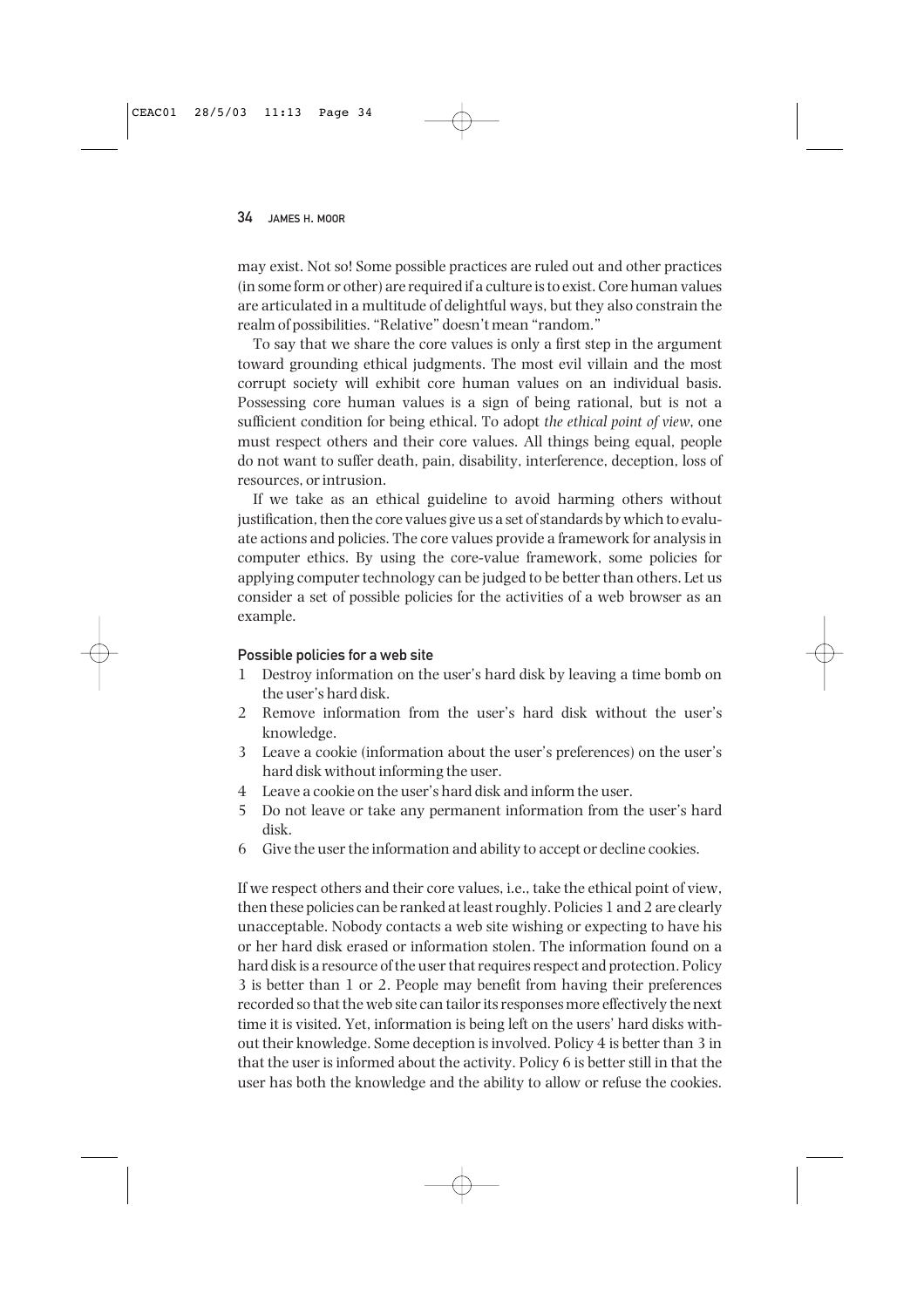Given these advantages, policy 6 is better than 5, though 5 would be a perfectly acceptable policy in that no harm is being caused to the user.

This analysis of the comparative strengths and weaknesses of these policies could be elaborated, but enough has been said to make several points. People may not agree on exactly how to rank these policies. Some may believe that the theft of information is worse than its destruction and so policy 2 is worse than policy 1. Some may believe that policy 6 creates some risks because of possible misunderstandings about what is being placed on a hard disk and so policy 5 is better than policy 6. But nobody would argue from an ethical point of view that policy 1 or 2 is acceptable. Most would agree that some of the other policies are acceptable and that some are better than others. Moreover, even when there is disagreement about the rankings, the disagreements may have as much to do with factual matters as with value differences. As a matter of fact, does the loss of information cause more damage than its destruction, and, as a matter of fact, do misunderstandings occur about what is or is not left on a hard disk? Apparent value differences may be open to empirical resolution.

The situation is parallel to the evaluation of computer programs. Computer scientists have substantial agreement that some computer programs are terrible and some are very good. There are disagreements about the rankings of some in the middle. Often reasons can be given about why some are better than others. Similarly, some policies for using computers are ethically not acceptable whereas others clearly are. People may have different rankings, but these rankings, assuming an ethical point of view, will have significant positive correlation. Moreover, people can give reasons why some policies are better than others. The core values provide a set of standards by which we can evaluate different policies. They tell us what to look for when making our assessments about the benefits and harms of different policies. They give us the reasons for preferring one policy over another. They suggest ways to modify policies to make them better.

### Responsibility, Resolution, and Residue

There are many levels of relativity in value judgments. Some of our values are relative to our being human. If we were angels or creatures from another dimension, our core values might be different. And then, of course, different cultures articulate the core human values differently. And different individuals within a culture may differ in their assessments of values. Indeed, some values of one individual may change over time. I have been arguing that such relativity is compatible with rational discussion of ethical issues and resolution of at least some ethical disputes. We are, after all, human beings, not angels or creatures from another dimension. We share core values. This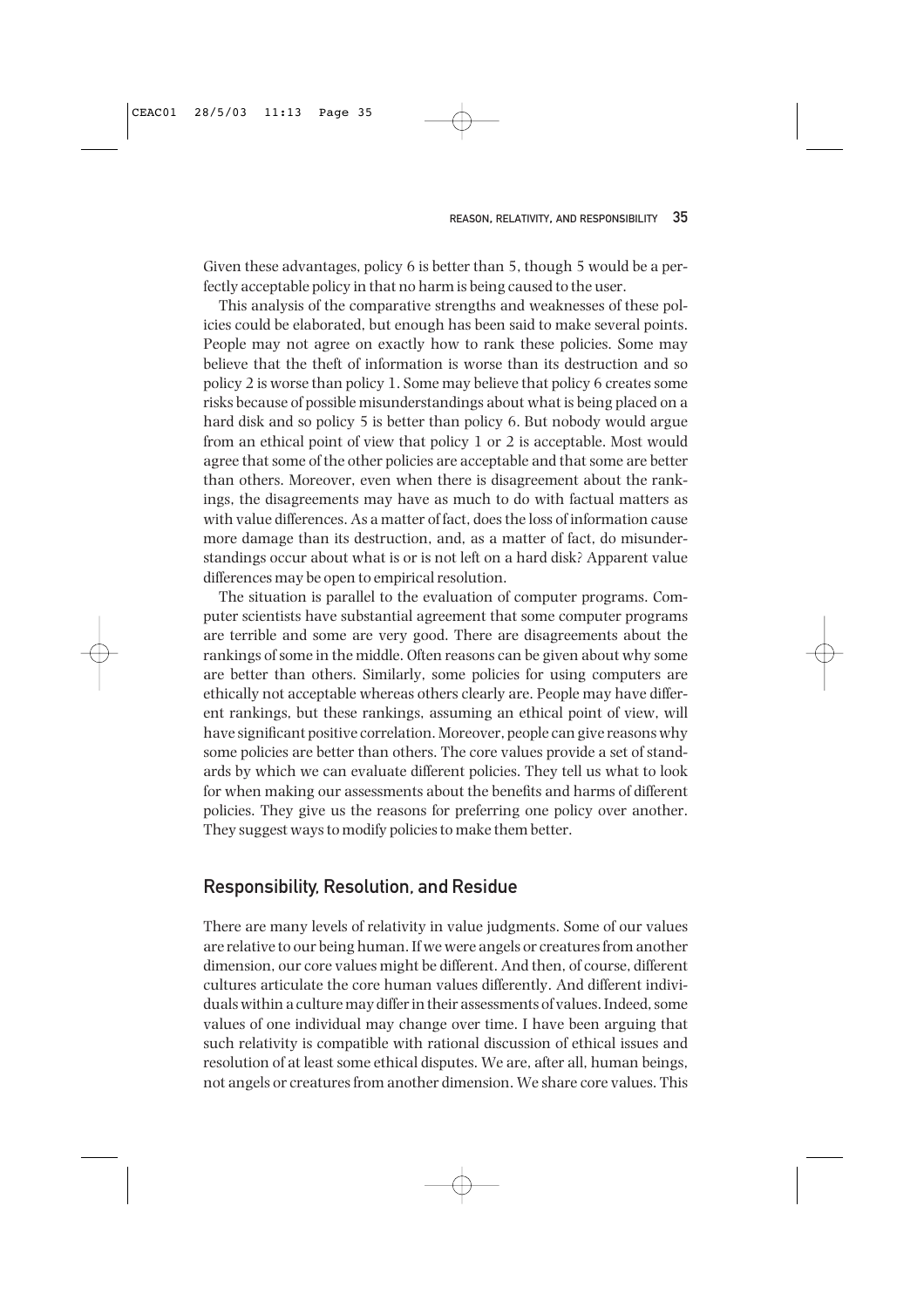provides us with a set of standards with which to assess policies even in situations in which no previous policies exist and with which to assess other value frameworks when disagreements occur.

Ethical responsibility begins by taking the ethical point of view. We must respect others and their core values. If we can avoid policies that result in significant harm to others, that would be a good beginning toward responsible ethical conduct. Some policies are so obviously harmful that they are readily rejected by our core-value standards. Selling computer software which is known to malfunction in a way which is likely to result in death is an obvious example. Other policies easily meet our standards. Building computer interfaces which facilitate use by the disabled is a clear example. And of course, some policies for managing computer technology will be disputed. However, as I have been emphasizing, some of the ethical policies under dispute may be subject to further rational discussion and resolution. The major resolution technique, which I have been emphasizing, is the empirical investigation of the actual consequences of proposed policies. For instance, some people might propose a limitation on free speech on the Internet on the grounds that such freedom would lead to an unstable society or to severe psychological damage of some citizens. Advocates of free speech might appeal to its usefulness in transmitting knowledge and its effectiveness in calling attention to the flaws of government. To some extent these are empirical claims that can be confirmed or disconfirmed, which in turn may suggest compromises and modifications of policies.

Another resolution technique is to assume an impartial position when evaluating policies. Imagine yourself as an outsider not being benefited or harmed by a policy. Is it a fair policy? Is it a policy which you would advocate if you were suddenly placed in a position in which you were affected by the policy? It may be tempting to be the seller of defective software, but nobody wants to be a buyer of defective software. And finally, analogies are sometimes useful in resolving disagreements. If a computing professional would not approve of her stockbroker's withholding information from her about the volatility of stock she is considering buying, it would seem by analogy she should share information with a client about the instability of a computer program which the client is considering purchasing.

All of these techniques for resolution can help form a consensus about acceptable policies. But when the resolution techniques have gone as far as they can, some residue of disagreement may remain. Even in these situations alternative policies may be available which all parties can accept. But, a residue of ethical difference is not to be feared. Disputes occur in every human endeavor and yet progress is made. Computer ethics is no different in this regard. The chief threat to computer ethics is not the possibility that a residue of disagreements about which policies are best will remain after debates on the issues are completed, but a failure to debate the ethical issues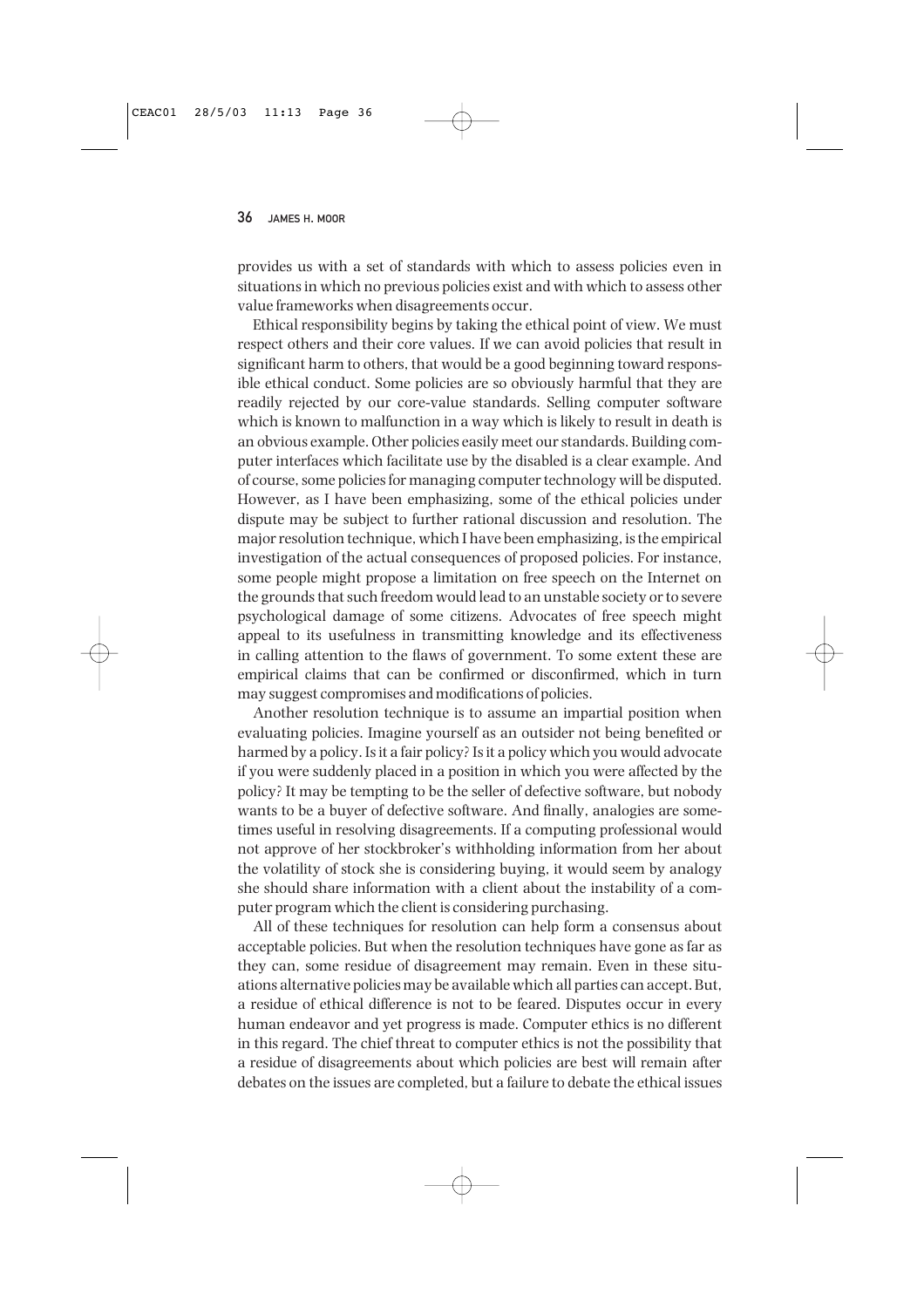of computing technology at all. If we naively regard the issues of computer ethics as routine or, even worse, as unsolvable, then we are in the greatest danger of being harmed by computer technology. Responsibility requires us to adopt the ethical point of view and to engage in ongoing conceptual analysis and policy formulation and justification with regard to this ever evolving technology. Because the computer revolution now engulfs the entire world, it is crucial that the issues of computer ethics be addressed on a global level. The global village needs to conduct a global conversation about the social and ethical impact of computing and what should be done about it. Fortunately, computing may help us to conduct exactly that conversation.

#### References

Bynum T. W. and Rogerson, S. (1996). "Introduction and Overview: Global Information Ethics." *Science and Engineering Ethics*, 2/2: 131–6.

Johnson, D. G. (1994). *Computer Ethics*, 2nd edn. Prentice Hall, Inc.

- Maner, W. (1996). "Unique Ethical Problems in Information Technology." *Science and Engineering Ethics*, 2/2: 137–54.
- Moor, J. H. (1985). "What is Computer Ethics?" *Metaphilosophy*, 16/4: 266–75.

Moor, J. H. (1990). "Ethics of Privacy Protection." *Library Trends*, 39/1 & 2: 69–82.

### Basic study questions

- 1. What is the "Routine Ethics" position regarding the nature of computer ethics? Why does Moor believe that this view "undercuts potential for progress" in computer ethics?
- 2. What is the "Cultural Relativism" position regarding the nature of computer ethics? Why does Moor believe that this view "undercuts potential for progress" in computer ethics? Why does the global nature of the World Wide Web make Cultural Relativism an ineffective approach to computer ethics?
- 3. What is the "Many/Any Fallacy"? How does the Cultural Relativism position commit this fallacy?
- 4. Explain the meaning of "logical malleability." Why does this feature of computer technology, according to Moor, make it revolutionary?
- 5. What does Moor mean by the term "informational enrichment"?
- 6. How has the concept of money become informationally enriched?
- 7. How has the concept of warfare become informationally enriched?
- 8. How has the concept of privacy in the USA become informationally enriched?
- 9. How has the concept of copyright become informationally enriched?
- 10. According to Moor, computer ethics has two parts. What are these two components of computer ethics?
- 11. What, according to Moor, is a policy vacuum? How does computer technology generate policy vacuums?